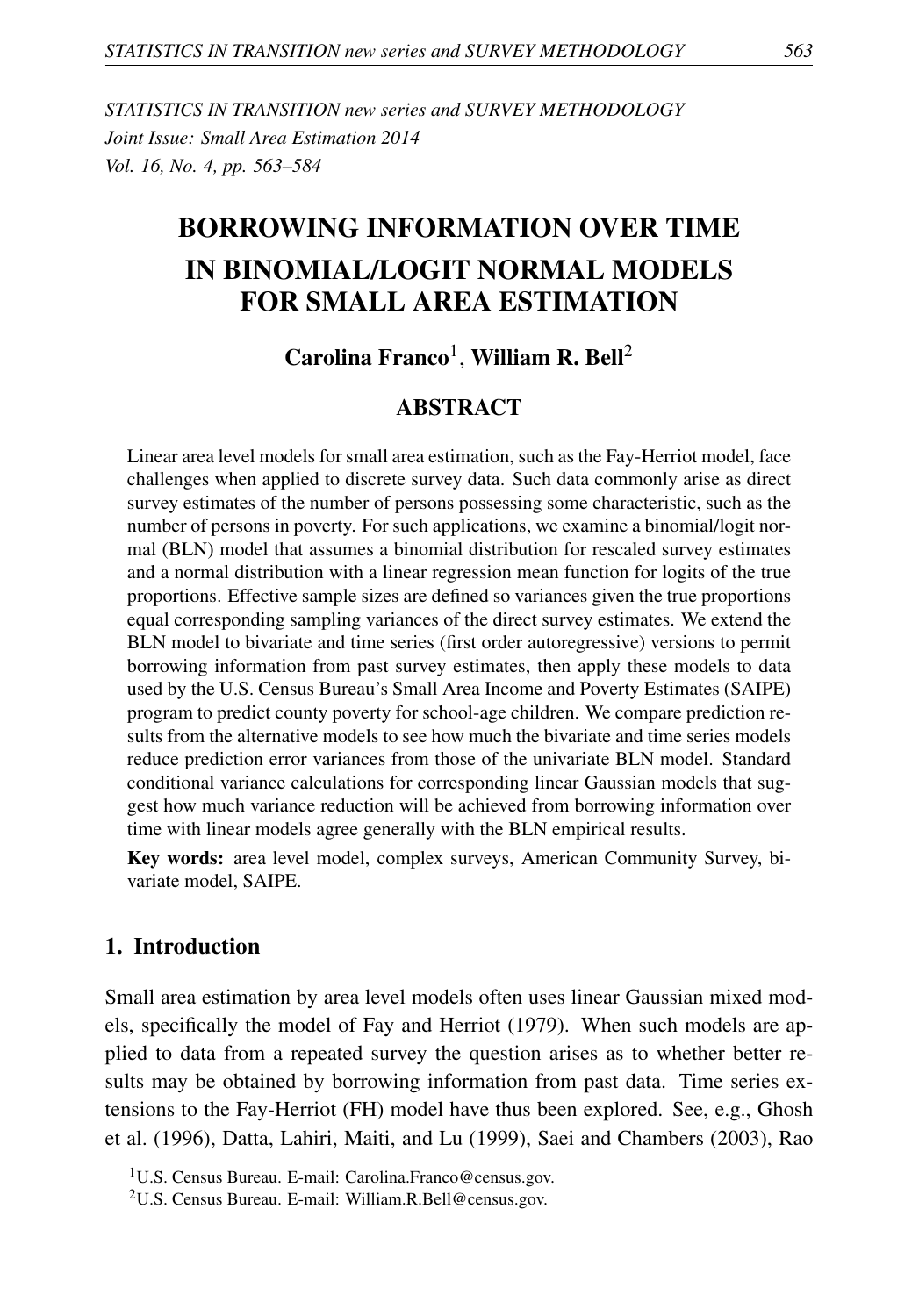and Molina (2015, Sections 4.4.3, 8.3, and 10.9), Esteban et al. (2012), and Pratesi et al. (2010, Chapter 3). Huang and Bell (2012) investigated the use of a bivariate FH model that, for each area, borrowed information from an estimate obtained by pooling recent past survey samples, which is similar to borrowing information from an average of past survey estimates.

Area level modeling has also been extended through the use of Generalized Linear Mixed Models (GLMM), which have been discussed in the context of small area estimation by Ghosh, et al. (1998) and Rao and Molina (2015, Section 10.13). GLMMs have potential advantages for modeling inherently discrete data arising from direct survey estimates of the number of persons that possess a certain characteristic (e.g., the number of persons in poverty). This can also be thought of as modeling survey estimates of the corresponding proportions (e.g., poverty rates). Directly applying a linear Gaussian model to such data may risk producing nonsensical results such as negative predictions or, more likely, prediction intervals that include negative values. Taking logarithms can eliminate these problems but creates the problem of dealing with direct estimates of zero that arise when no one in an area's sample possesses the characteristic whose prevalence is being estimated. Analogous problems arise if predicted proportions or their interval limits exceed one, or if direct estimates of proportions equal one. GLMMs avoid such problems and may also help account for the skewness typically inherent in such data when the underlying proportion is near zero or one.

This paper focuses on small area models that combine both extensions just mentioned. To address the challenges posed by discrete survey data, we use a binomial/logit normal (BLN) model. This particular GLMM assumes a binomial distribution for discrete observations, and a normal distribution with a linear regression mean function for logits of the binomial proportions. We determine effective sample sizes for the binomial distributions to preserve sampling variances estimated via a generalized variance function. To borrow information from past data we extend the BLN model to a bivariate version and then to a time series version. The latter uses a first order autoregressive model  $(AR(1))$ , although other time series structures could be used. The normality assumption for the random effects in the logits of the proportions facilitates these extensions for modeling dependence. One qualification to note is that the extensions assume independence of the sampling errors of the survey estimates for all years covered by the time series model, as well as for the two equations of the bivariate model.

Our motivating application comes from the U.S. Census Bureau's Small Area Income and Poverty Estimates (SAIPE) program. SAIPE provides annual poverty estimates for various age groups for states, counties, and school districts of the U.S.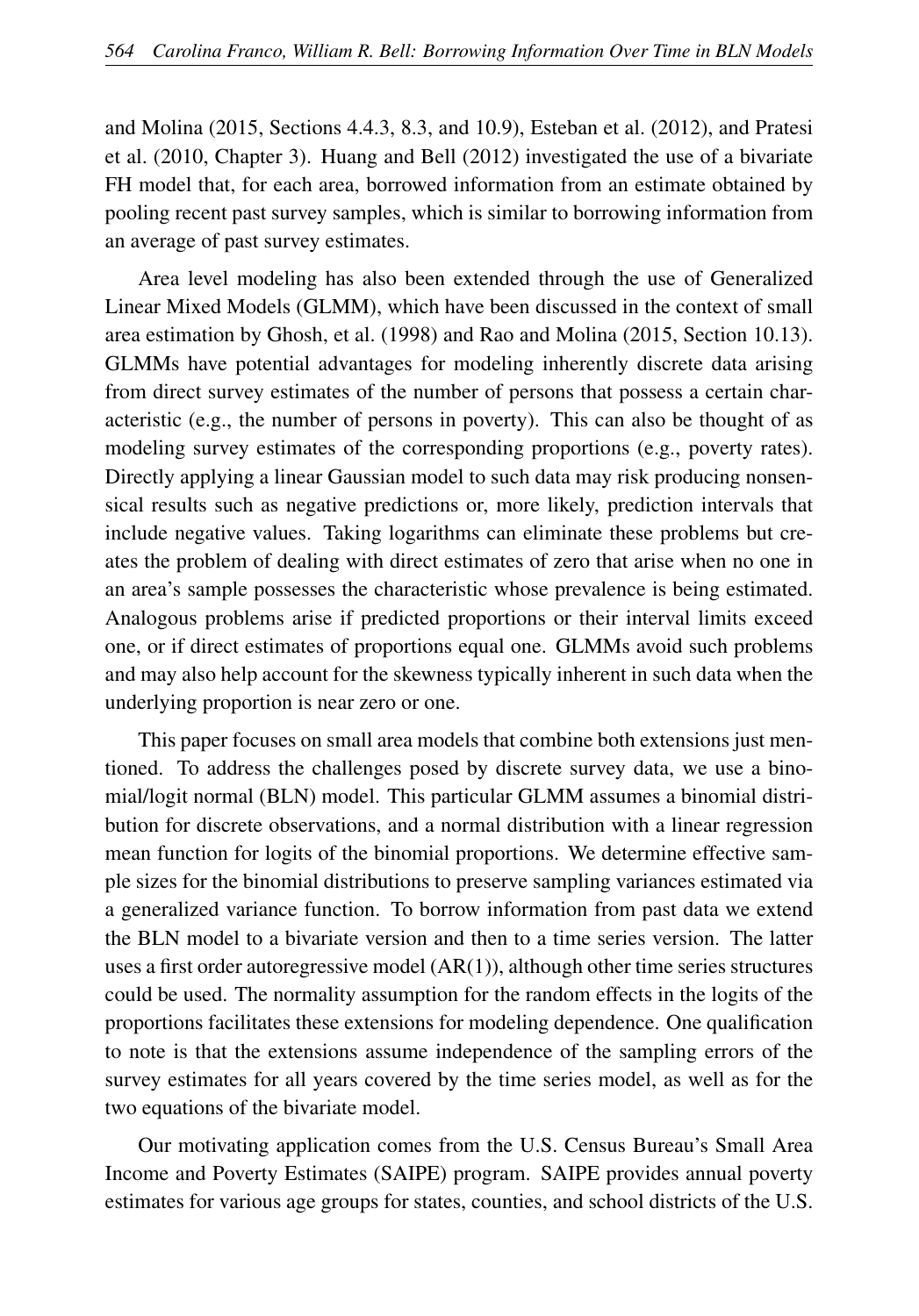An important SAIPE product is school district age 5–17 poverty estimates used by the U.S. Department of Education in allocating federal funds (over \$14 billion in 2013) to school districts. For more information on the SAIPE program, see Bell et al. (2015) or the SAIPE web page at http://www.census.gov/did/www/saipe/.

The survey data source used by SAIPE, which we also use here for illustration, is poverty estimates from the American Community Survey (ACS). The ACS is the largest household sample survey in the United States, sampling approximately 3.5 million addresses per year. It collects data on a broad range of population characteristics such as income, health insurance coverage, and education, and publishes estimates annually. For areas with populations of 65,000 or more, ACS publishes estimates based on a single year of data collection. For the smallest places, published estimates use data pooled from five years of ACS samples. The ACS, with its 5-year estimates, has effectively replaced the decennial census long form sample, which was last carried out in Census 2000. SAIPE poverty models use ACS 1-year estimates, which are not publicly released for counties with populations less than 65,000.

We focus here on modeling county poverty for school-aged (5-17) children, a key component of developing the SAIPE poverty estimates for school districts. The SAIPE production model has as a covariate the log of the Census 2000 long form county estimates of age 5–17 children in poverty. This covariate is going further and further out of date, motivating consideration of replacing it with past, but more recent, ACS data. Huang and Bell (2012) thus explored bivariate FH models for current ACS 1-year and past ACS 5-year poverty estimates. This issue also motivates the bivariate and time series extensions to the BLN model that we study here.

Our interest in studying the BLN model applied to SAIPE data stems from its potential advantages for modeling discrete data discussed above, a relevant consideration for the ACS 1-year estimates for small counties. Slud (2000, 2004) did several analyses comparing results from GLMM models to results from models similar to the SAIPE county production model. Slud (2000) showed advantages to the use of a unit level BLN model of sampled counts compared to a linear Fay–Herriot model for logged counts when the data were simulated from the GLMM model.

The rest of the paper proceeds as follows. Section 2 presents the BLN model and its extensions to bivariate and time series (AR(1)) versions. Section 3 presents results from application of these models to ACS county poverty data for 2012. We compare results between the variants of the BLN model to illustrate the potential benefits of the two different ways of borrowing information from past data. Section 4 provides conclusions.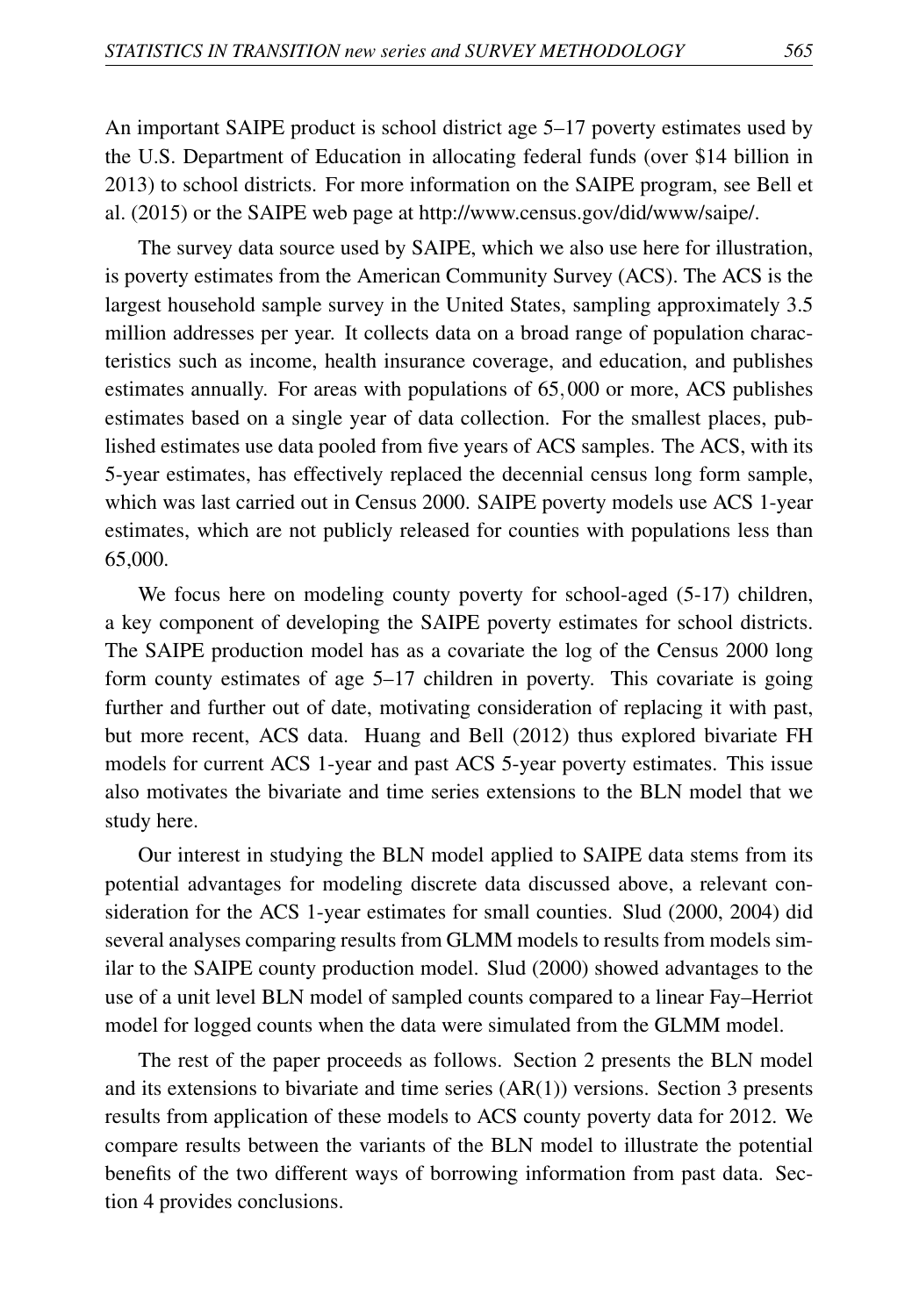#### 2. Binomial/Logit Normal (BLN) Models

The BLN model may be written as

$$
y_i|p_i, n_i \sim Bin(n_i, p_i) \qquad i = 1, \ldots, m \tag{1}
$$

$$
logit(p_i) = \mathbf{x}'_i \boldsymbol{\beta} + u_i \tag{2}
$$

where  $logit(p_i) = log[p_i/(1-p_i)], u_i \sim i.i.d. N(0, \sigma_u^2)$ , and  $n_i$  is the sample size for area *i*. The model as given by  $(1)$ – $(2)$  can be readily applied to unweighted sample counts *y<sup>i</sup>* , but doing this ignores any complex aspects of the survey design. For applications to complex survey data where the *y<sup>i</sup>* are survey weighted estimates, two problems arise. First, the possible values for the  $y_i$  will not be the integers  $0,1,\ldots,n_i$ for any direct definition of sample size *n<sup>i</sup>* . Instead, *y<sup>i</sup>* will take a value from a finite set of unequally-spaced numbers (not necessarily integers) determined by the survey weights that apply to the sample cases in area *i*. Second, the sampling variance of *y*<sup>*i*</sup> implied by the binomial distribution in (1),  $n_i p_i(1-p_i)$ , will be incorrect.

To address these problems we start by defining an "effective sample size"  $\tilde{n}_i$ , and an "effective sample number of successes"  $\tilde{y}_i$ , determined to maintain: (*i*) the direct survey weighted estimate  $\tilde{p}_i$  of the true proportion, and *(ii)* a corresponding sampling variance estimate,  $\widehat{\text{var}}(\tilde{p}_i)$ . For the latter we set

$$
\tilde{n}_i = \tilde{p}_i (1 - \tilde{p}_i) / \widehat{\text{var}}(\tilde{p}_i)
$$
\n(3)

where  $\breve{p}_i$  is a preliminary model-based prediction of the population proportion  $p_i$  (on which var( $\tilde{p}_i$ ) truly depends), and var( $\tilde{p}_i$ ) depends on  $\tilde{p}_i$  through a fitted generalized<br>unique function (CVF). France, and Dall (2012), since a datailed explanation of variance function (GVF). Franco and Bell (2013) give a detailed explanation of the implementation of this GVF for application of the BLN models to the ACS county poverty data used in SAIPE models. Liu, Lahiri, and Kalton (2007) and You (2008) used essentially this type of sampling variance model, but applied it in models of survey estimates of proportions assumed to follow either a normal or a Beta distribution.

Having thus determined  $\tilde{n}_i$ , we set  $\tilde{y}_i = \tilde{n}_i \times \tilde{p}_i$  and, after rounding, substitute  $(\tilde{n}_i, \tilde{y}_i)$  for  $(n_i, y_i)$  in (1). Note that  $\tilde{y}_i = 0$  if  $\tilde{p}_i = 0$ , but this does not cause problems since the BLN allows for observations of zero. Moreover,  $\ddot{p}_i > 0$  in (3) implies  $\tilde{n}_i > 0$  even if  $\tilde{p}_i = 0$ . Rounding of  $\tilde{n}_i$  and  $\tilde{y}_i$  may be required by computer software for the fitting of models such as  $(1)$ – $(2)$ .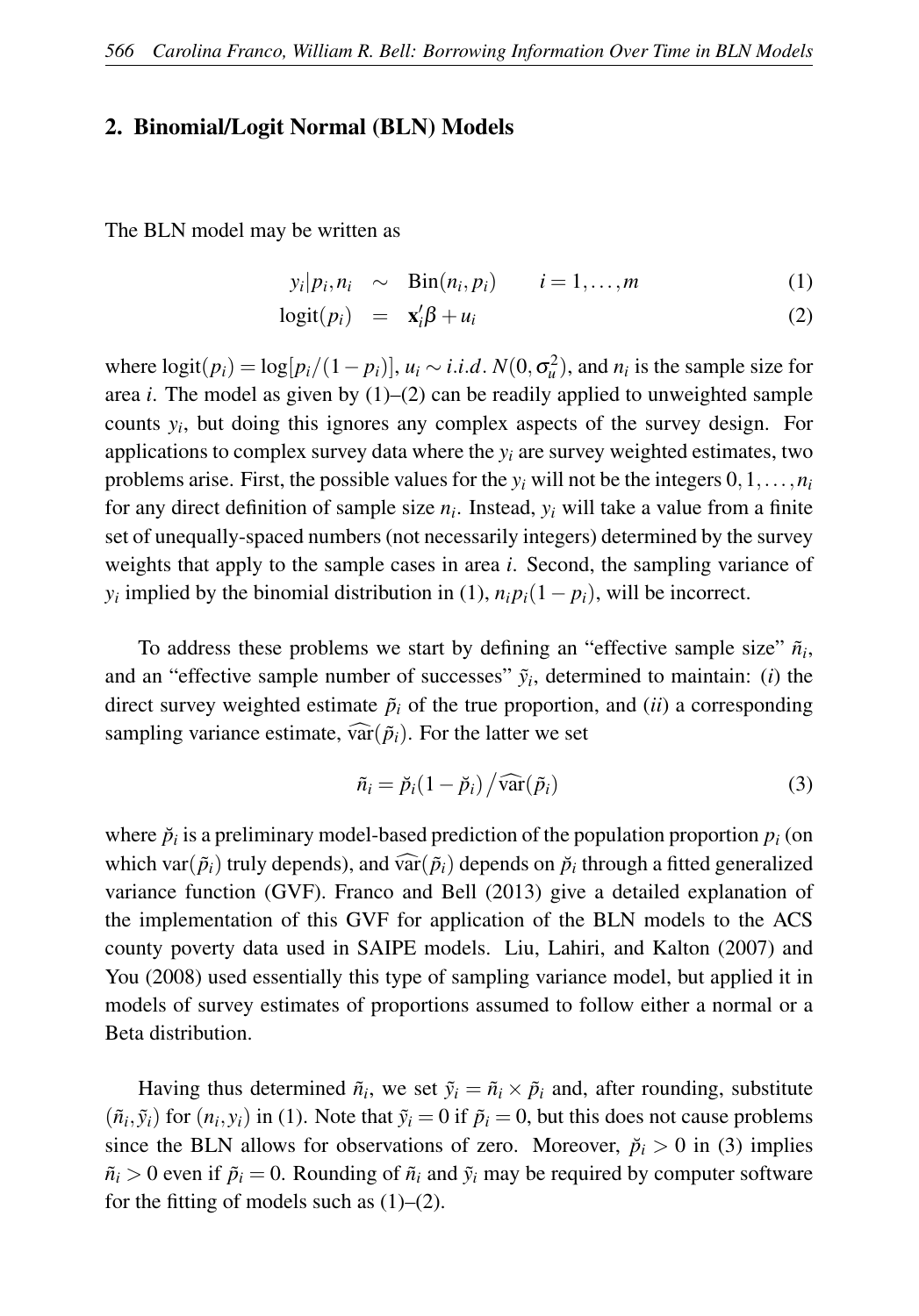We extend the univariate BLN given by  $(1)$ – $(2)$  to a bivariate BLN, written as

$$
\tilde{y}_{1i}|p_{1i},\tilde{n}_{1i} \sim \text{Bin}(\tilde{n}_{1i},p_{1i}) \qquad \qquad \tilde{y}_{2i}|p_{2i},\tilde{n}_{2i} \sim \text{Bin}(\tilde{n}_{2i},p_{2i}) \qquad (4)
$$

$$
logit(p_{1i}) = \mathbf{x}'_{1i}\beta_1 + u_{1i} \qquad \qquad logit(p_{2i}) = \mathbf{x}'_{2i}\beta_2 + u_{2i} \tag{5}
$$

$$
\begin{bmatrix} u_{1i} \\ u_{2i} \end{bmatrix} \sim i.i.d. \ N(0,\Sigma), \quad \Sigma = \begin{bmatrix} \sigma_{11} & \sigma_{12} \\ \sigma_{12} & \sigma_{22} \end{bmatrix}
$$

for  $i = 1, \ldots, m$ . In (4), for each area *i*  $\tilde{n}_{1i}$  and  $\tilde{y}_{1i}$  are the effective sample size and effective number of successes derived as discussed above from a direct survey estimate  $y_{1i}$  and a corresponding sampling variance estimate. Similarly,  $\tilde{n}_{2i}$ and  $\tilde{y}_{2i}$  are derived from another direct survey estimate  $y_{2i}$  and corresponding sampling variance estimate. The bivariate BLN model can be applied to estimates  $y_{1i}$ and *y*2*<sup>i</sup>* from two different surveys or for two different time points from the same repeated survey. Notice, though, that  $\tilde{y}_{1i}$  and  $\tilde{y}_{2i}$  are assumed conditionally independent (given  $p_{1i}$ ,  $\tilde{n}_{1i}$  and  $p_{2i}$ ,  $\tilde{n}_{2i}$ ), as will be the case if the samples on which they are based are drawn independently. This is true for our application of the bivariate BLN in Section 3, where  $y_{1i}$  and  $y_{2i}$  are ACS 1-year and previous 5-year poverty estimates, respectively, since ACS samples are drawn approximately independently each year. (The ACS housing unit samples are drawn independently each year from one of five population subframes to which U.S. residential addresses are randomly assigned, with rotation of the subframes on a five-year cycle. Sampling fractions for most areas are 5% or less. See U.S. Census Bureau (2014, pp. 32–46).)

Instead of summarizing the information in five prior years of ACS data through the resulting 5-year estimates, a logical alternative to consider is to use the corresponding five individual 1-year estimates. Putting this together with the current 1-year estimates, implies modeling six years of ACS 1-year estimates. We do this by extending the BLN to assume the model errors  $u_{it}$  have an AR(1) correlation structure:

$$
\tilde{y}_{it}|p_{it},\tilde{n}_i \sim \text{Bin}(\tilde{n}_{it},p_{it}) \qquad i=1,\ldots,m, \quad t=1,\ldots,T \qquad (6)
$$

$$
logit(p_{it}) = \mathbf{x}_{it}'\boldsymbol{\beta}_t + u_{it} = \mathbf{x}_{it}'\boldsymbol{\beta}_t + \sigma_t\tilde{u}_{it}
$$
\n<sup>(7)</sup>

$$
\tilde{u}_{it} = \phi \tilde{u}_{i,t-1} + \varepsilon_{it} \tag{8}
$$

where  $-1 < \phi < 1$ . The  $\varepsilon_{it}$  are assumed distributed as *i.i.d.*  $N(0, 1 - \phi^2)$  so that  $var(\tilde{u}_{it}) = 1$  (Box and Jenkins 1970, p. 58) and  $var(u_{it}) = \sigma_t^2$ . Note that this version of the BLN-AR(1) model has different regression coefficients  $(\beta_t)$  and different model variances  $(\sigma_t^2)$  each year. We have three reasons for making this assumption. First, the true regression coefficients and model variances may actually differ year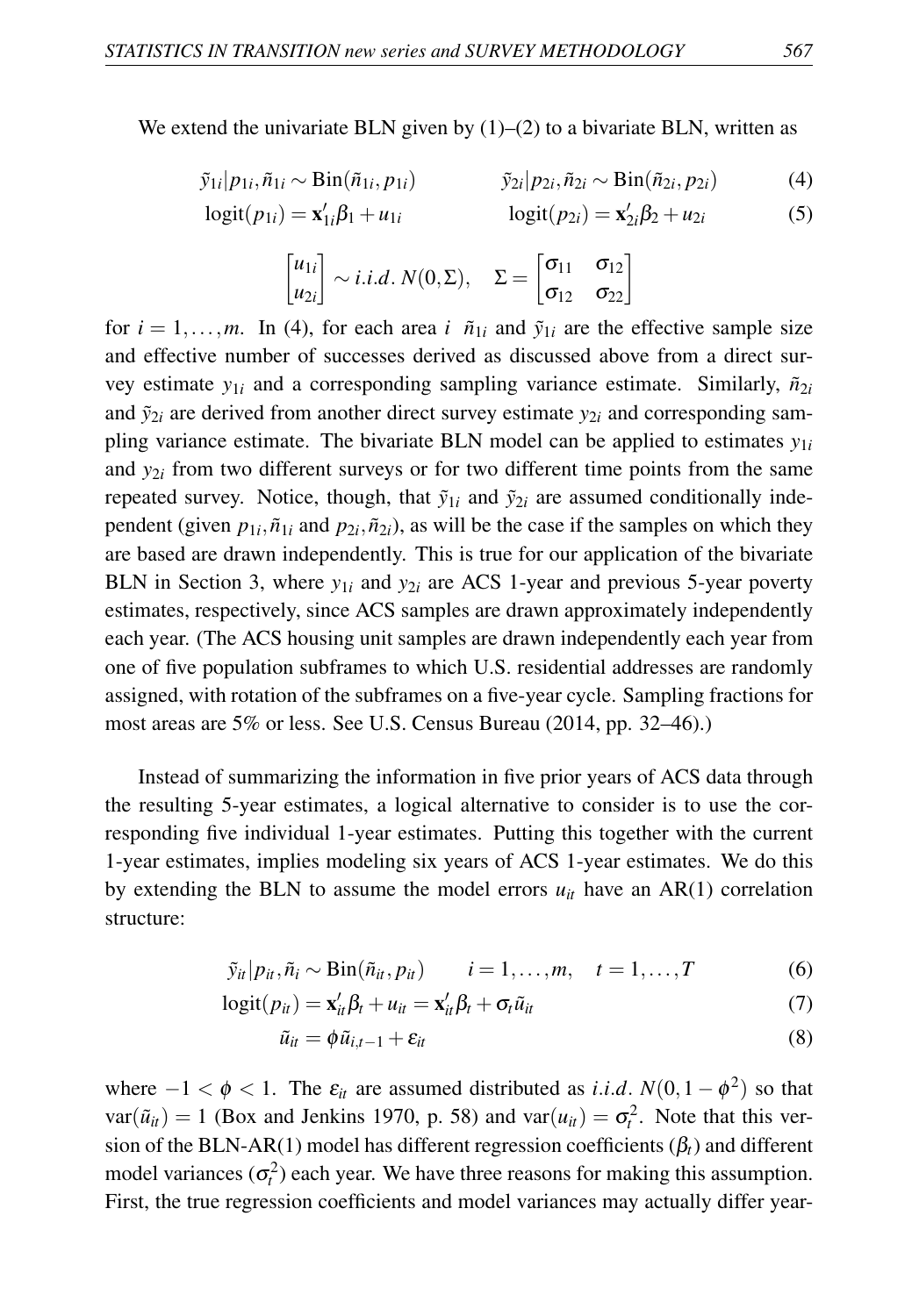to-year. Second, this assumption is implicitly made in current SAIPE production by fitting the univariate production models separately for each year. Third, and most importantly here, the assumption facilitates comparisons of results, especially the comparisons of posterior variances and standard deviations that we make in Section 3, to corresponding results obtained from the univariate and bivariate BLN models. Both the univariate and bivariate BLN models use regression coefficients and a model variance specific to the prediction year.

A more conventional version of the BLN-AR(1) model would set  $\beta_t = \beta$  and  $\sigma_t^2 = \sigma_u^2$  for all years *t* in the model. With this assumption, the covariance matrix of  $\mathbf{u}_i = (u_{i1}, \dots, u_{iT})'$  has the general form (Box and Jenkins 1970, pp. 56-58)

$$
\text{var}(\mathbf{u}_i) = \sigma_u^2 \begin{bmatrix} 1 & \phi & \cdots & \phi^{T-1} \\ \phi & 1 & \cdots & \phi^{T-2} \\ \vdots & \vdots & \ddots & \vdots \\ \phi^{T-1} & \phi^{T-2} & \cdots & 1 \end{bmatrix} . \tag{9}
$$

For the heteroscedastic version given by (7)–(8), we drop  $\sigma_u^2$  in (9) and pre- and post-multiply the matrix there by a diagonal matrix with diagonal elements σ*<sup>t</sup>* . Linear Gaussian models with AR(1) model errors for ACS poverty data were investigated by Taciak and Basel (2012) for application to logs of ACS county 5-17 poverty estimates, and by Hawala and Lahiri (2012) for application to ACS estimates of county 5-17 poverty rates. Esteban et al. (2012) applied such models to data from the Spanish Living Conditions Survey to improve direct survey estimates of the male and female poverty rates for Spanish provinces.

# 3. Application: Borrowing Information from Past Data in Small Area Estimation of Poverty for U.S. Counties

To illustrate the potential for variance reductions from the bivariate and AR(1) extensions to the BLN models, we apply these models to estimating poverty rates for school aged children in U.S. counties in 2012. The univariate BLN  $(1)$ – $(2)$  models the 2012 ACS 1-year county poverty estimates, the bivariate BLN (4)–(5) models these estimates together with the 2007–2011 ACS 5-year county poverty estimates, and the BLN-AR(1) (6)–(8) models the ACS 1-year county poverty estimates from 2007–2012. We shall compare prediction results from these models for 2012 for 3,136 counties, omitting 6 counties from the SAIPE universe which were not consistently defined across all 6 years of data. We did the same analysis with data corresponding to prediction years 2010 and 2011 and obtained very similar results.

The regression variables used in each of the models included 1 for an intercept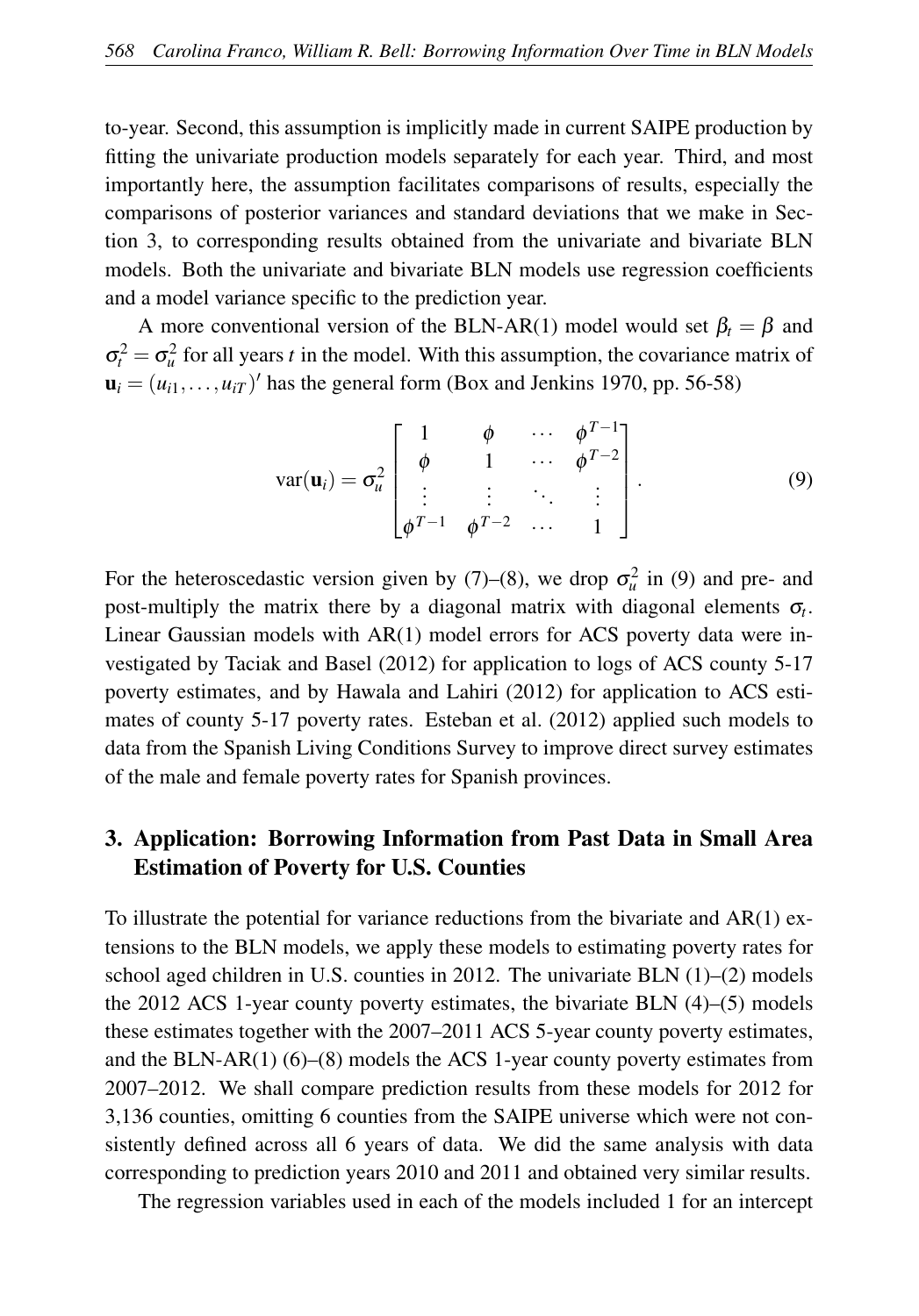term, and logistic transformations of the following:

- the proportion of child tax exemptions "in poverty" for the county, i.e., the ratio of the number of child exemptions claimed on tax returns whose adjusted gross income falls below the poverty threshold divided by the total number of child exemptions for the county. (Notes: (*i*) In general terms, a "child tax exemption" is a child listed on an income tax return who is economically dependent on the person filing the return. (*ii*) The poverty threshold used is that applicable to a family of the size implied by the number of exemptions (persons) listed on the tax return.)
- an adjusted version of the county "child tax filer rate," which is defined as the number of child exemptions in the county claimed on tax returns divided by the county population age 0–17.
- the "SNAP participation ratio," defined as the ratio of county recipients of benefits from the Supplemental Nutrition Assistance Program (SNAP), a program that subsidizes food expenses of low income persons, in July of the previous year to the county population of the previous year.

Huang and Bell (2012) used the above ratio variables in bivariate models for ACS poverty rates, while Bell et al. (2007) used their logarithms in models for logs of ACS poverty rates. For  $x_{2i}$  in equation (5) of the bivariate BLN, we used the above variables defined for the middle year (2009) of the 5-year interval.

An issue arises for the child tax filer rate in that it often exceeds 1 due to the number of child tax exemptions in a county exceeding the county's age 0–17 population. This occurs because the upper age limit for a child tax exemption can exceed 17, ranging as high as 23 for university students, and with no age limit for disabled children. The issue was addressed by multiplying all child tax filer rates by a constant factor to bring the maximum rescaled filer rate just below 1, permitting the logistic transformation. This adjustment is discussed further in Franco and Bell (2013).

We used the JAGS software (Plummer 2010) to implement the three models via a Bayesian approach with noninformative priors. Regression parameters were given normal priors with large variances, while the random effect variances in our models were given flat priors on intervals  $[0, \kappa]$  chosen wide enough to contain essentially all the posterior probability as judged from examination of their posterior densities for a univariate model. The parameters  $\rho$  of the bivariate BLN and  $\phi$ of the BLN-AR(1) models were given flat priors on  $(-1,1)$ . We determined the effective sample sizes  $\tilde{n}_i$  and effective numbers of successes  $\tilde{y}_i$  for the BLN models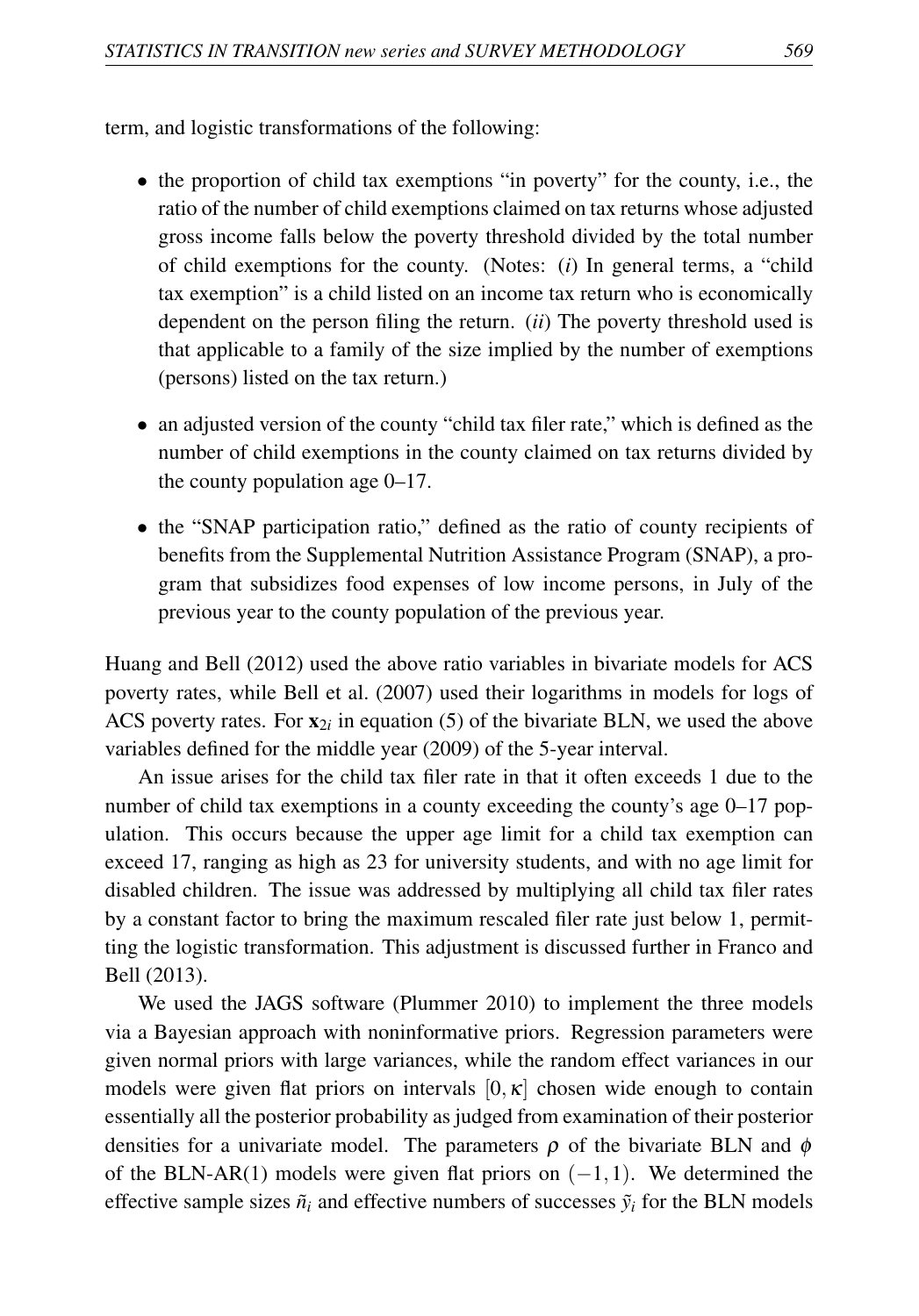as discussed in Section 2 for both the ACS 1-year and ACS 5-year poverty estimates. We used separately fitted GVFs for the sampling variances for each year of the 1 year estimates, as well as a separately fitted GVF for the variances of the 5-year estimates.

#### 3.1. Variance reductions from the extensions of the BLN model

Figure 1 compares the posterior means and standard deviations obtained from JAGS for the rates of school-aged children in poverty for U.S. counties in 2012 from the univariate, bivariate, and  $AR(1)$  BLN models. Parts (a) and (b) show that the posterior means are similar regardless of which of the models we choose. Figure 1(c) shows the posterior standard deviations tend to be lower for the bivariate BLN model than for the univariate BLN model, suggesting some value to incorporating the ACS 5-year estimates into the model. The gains are modest, however. The average percentage reduction in posterior standard deviations from using the bivariate versus the univariate model is approximately 5%, with about an 11% corresponding average reduction in posterior variances. The AR(1) model, on the other hand, yields only a 2.3% average decrease in standard deviations and a 4.6% decrease in variances compared to the univariate model. On average, it has larger posterior standard deviations than does the bivariate model, as reflected in Figure 1(d).

As the returns from using the bivariate or AR(1) BLN models to borrow information from past data are so modest, the question arises as to whether the data provide much evidence of dependence over time in the model errors  $u_{it}$ . In fact, the posterior mean of  $\rho$  from the bivariate BLN is .51 with a 95% posterior (credible) interval of (.43,.60), while the posterior mean of  $\phi$  from the AR(1) model is 0.44, with a 95% interval of  $(.39, .50)$ . So the data provide clear evidence of dependence over time in the  $u_{it}$ , but modeling this dependence does not produce much reduction in prediction uncertainty for the county 5–17 poverty rates.

# 3.2. How much improvement should we expect from borrowing information from past data?

As a rough guide to how much improvement might be expected from the bivariate or AR(1) models over the univariate model, we consider the linear FH model case when the true dependence structure is a stationary  $AR(1)$  model and all model parameters are known. We also assume for simplicity that the model error variance  $\sigma_u^2$ and the sampling variances  $v_i$  remain constant over time. For this case it is straightforward to compute and compare the posterior variances (prediction MSEs) for the univariate, bivariate, and AR(1) versions of the FH model using standard results on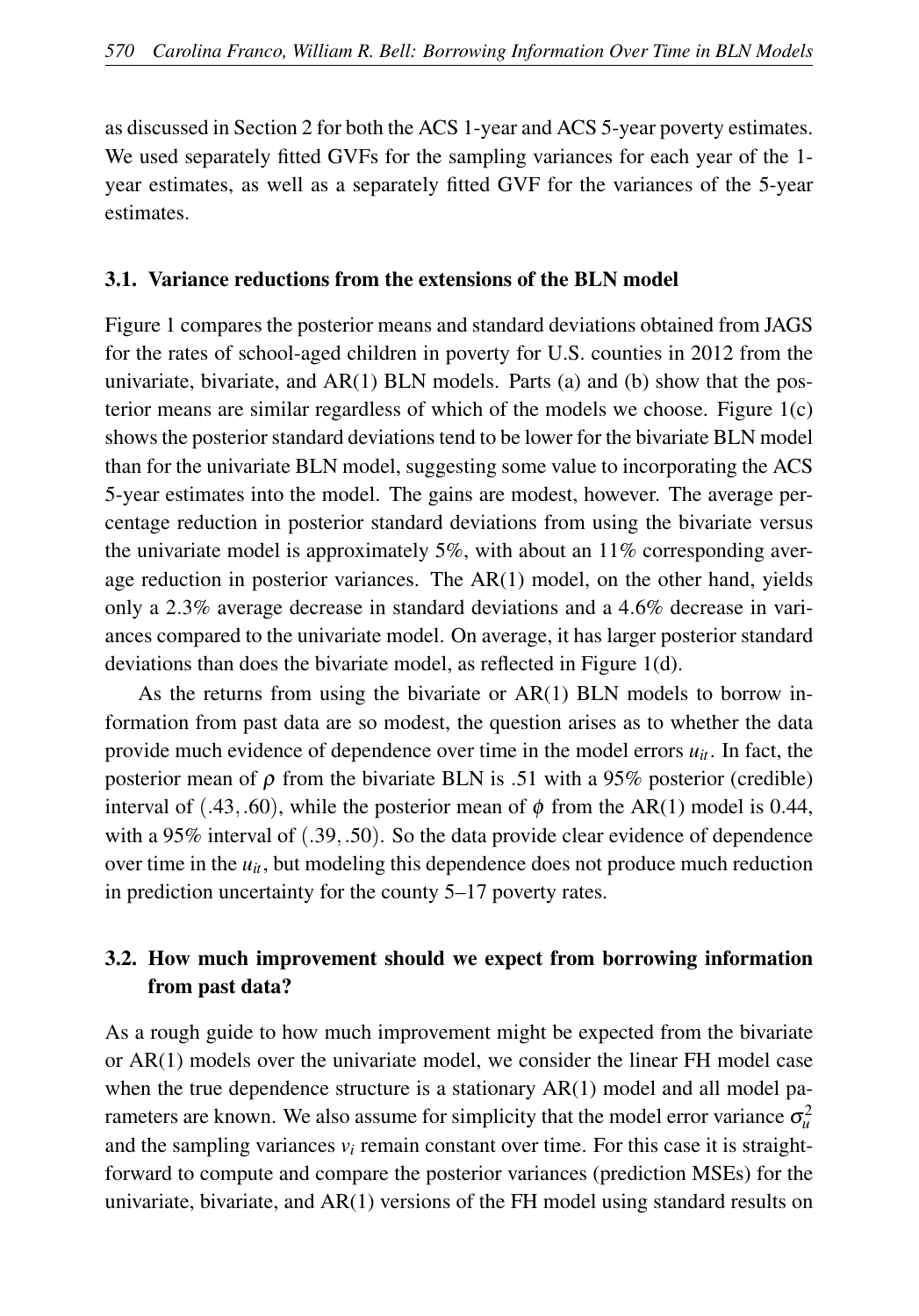

Figure 1: Comparison of posterior means and standard deviations for 2012 U.S. county poverty rates of school-aged children for univariate, bivariate, and AR(1) **BLN** Models.

conditional variances in a multivariate normal distribution – see the Appendix. Note that, since model parameters are assumed known, the predictions for each model are optimal conditional on the data used, but the data conditioned on differs across the three models.

Percent reductions in posterior variances for the bivariate and  $AR(1)$  models compared to the univariate model depend only on the parameter  $\phi$  and variance ratio  $v_i/\sigma_u^2$ . Figure 2(a) shows contour plots of the percent variance reductions achieved by the AR(1) model as functions of  $\phi$  and  $v_i/\sigma_u^2$ . (The plot assumes  $\phi \geq .4$ ; a mirror image results for  $\phi \le -.4$ , and percent reductions are small for  $|\phi| < .4$ .) It shows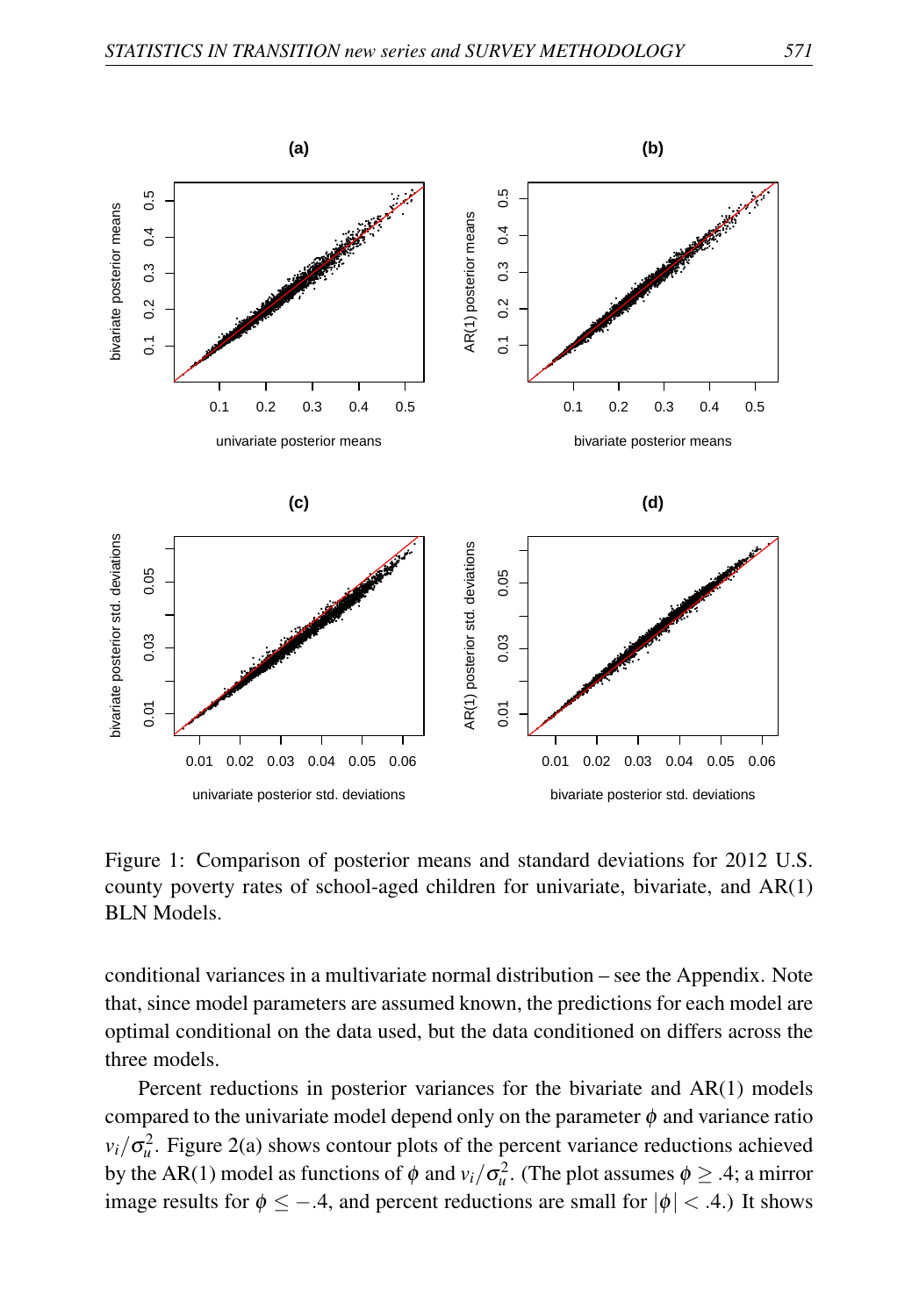

Figure 2: Contour plots of posterior variance percent reductions for small area estimates achieved by the FH-AR(1) model using 6 years of data compared to the univariate and bivariate FH models, when the true population characteristics actually follow an AR(1) model. Contours are shown as functions of the AR(1) parameter  $\phi$ and  $var(e_i)/var(u_i)$ , the ratio of the sampling error variance to the model error variance. (a) Reductions from the  $AR(1)$  versus the univariate model. (b) Reductions from the AR(1) versus the bivariate model.

that the variance reductions increase with increasing values of  $\phi$ , and decrease as the value of  $v_i/\sigma_u^2$  deviates from 1.0. (Note that the x-axis in Figure 2(a) is on a log scale.) For values of  $\phi$  such as .50 or less, the variance reductions are small, no more than about 7% when  $v_i/\sigma_u^2 = 1$ , and less as  $v_i/\sigma_u^2$  moves away from 1.0. Large variance reductions require larger values of  $\phi$ . For example, to achieve a 20% or greater reduction in variance requires  $\phi \geq .75$ .

Esteban et al. (2012) reported results related to those of Figure 2(a) obtained from a simulation study of the FH-AR(1) model, though augmented with a timeinvariant area level random effect. This feature, and some other differences (most notably that their simulations provide estimates of the full prediction MSEs, not just a first order approximation) make their specific numerical results not directly comparable to ours. However, their results obtained with the alternative values of  $\phi = 0$ , 25, 5, 75 (denoted as  $\rho$  in their paper) are consistent with the general conclusions we draw from Figure 2(a). First, they found that borrowing from past data yielded little if any benefit for  $\phi \leq .5$ . Then, for  $\phi = .75$ , their augmented FH-AR(1) model appears (judging from their Figure 4.1) to reduce prediction MSEs by about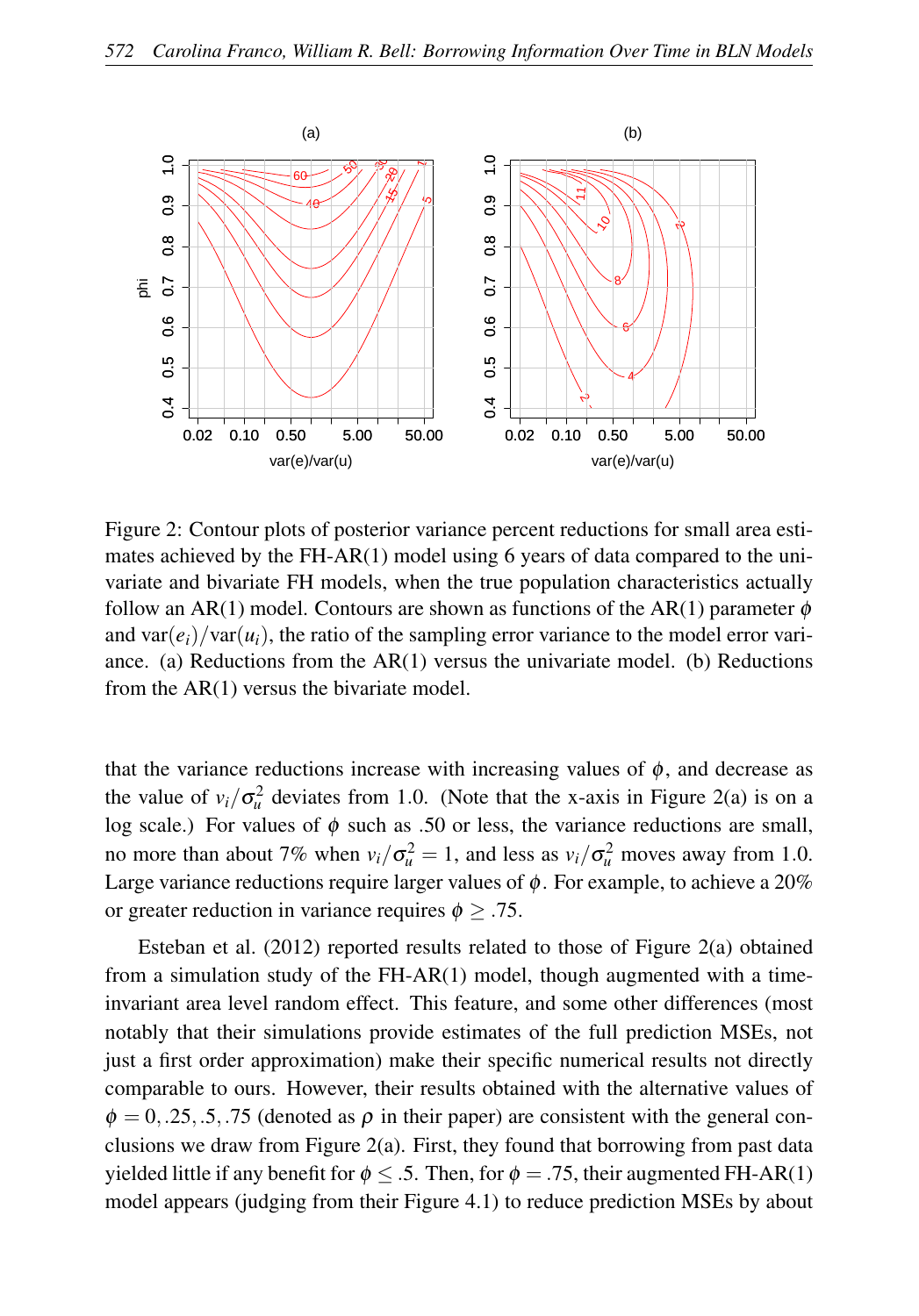10%, or in some cases slightly more, relative to those obtained by applying this model with  $\phi$  fixed at 0. Their simulation model assumed different values of the sampling variances across areas and time points, resulting in values of their ratio of sampling to model variance ranging from roughly .325 to .8 overall. The values within this range that were covered by a given simulation experiment varied as this depended on the value used for  $\phi$  in the experiment. Esteban et al. also remarked that other simulations they did without the time-invariant random effect led to the same basic conclusions.

Figure 2(b) shows contours of percentage variance reductions from using the AR(1) model versus the bivariate model when the latter is applied to current year survey estimates and the average of survey estimates over the previous five years. We take this use of the five-year average as an approximation to the use of ACS 5-year estimates. Since the calculations assume the  $AR(1)$  is the true model, the bivariate model must have higher posterior variances. However, the reduction in variance from using the AR(1) model is generally small – less than  $10\%$  except for a small region in the upper left corner of the plot for high values of  $\phi$  and values of  $v_i/\sigma_u^2 < .5$ .

One might wonder whether larger variance improvements from the AR(1) or bivariate models might result if more years of data were used compared to the six years assumed for the plots of Figure 2. Doing the same contour plots for the cases of 10 years of data and 20 years of data produced little change in the plots, except for very large values of  $\phi$  and within a limited range of large  $v_i/\sigma_u^2$  values, where more substantial advantages to the AR(1) over the bivariate model were observed. Over almost all of the range of  $\phi$  and  $v_i/\sigma_u^2$ , using more years of past data appeared to make little difference.

The values of the variance ratios,  $v_i/\sigma_u^2$ , across the areas  $i = 1, \ldots, m$  in the model will clearly affect how much variance improvement is achieved in specific areas. To gauge this effect for our application, we fitted a linear FH model to the ACS estimated county poverty rates, for which we had the sampling variances  $v_i$ from the GVF, and, using the posterior mean of  $\sigma_u^2$ , we calculated the ratios  $v_i/\sigma_u^2$ . Figure 3 shows a histogram of these variance ratios with the x-axis on a log scale. Most of the values lie between .1 and 10, though some extend beyond this. The variance ratios across the U.S. counties thus reflect much of the x-axis range of the contour plots in Figure 2.

Figures 2 and 3, the simulation results of Esteban et al. (2012), and the estimates of  $\phi$  for the AR(1)-BLN model, suggest that for our application only small improvements in posterior prediction variances would be realized from the AR(1) or bivariate models compared to the univariate BLN. This is consistent with the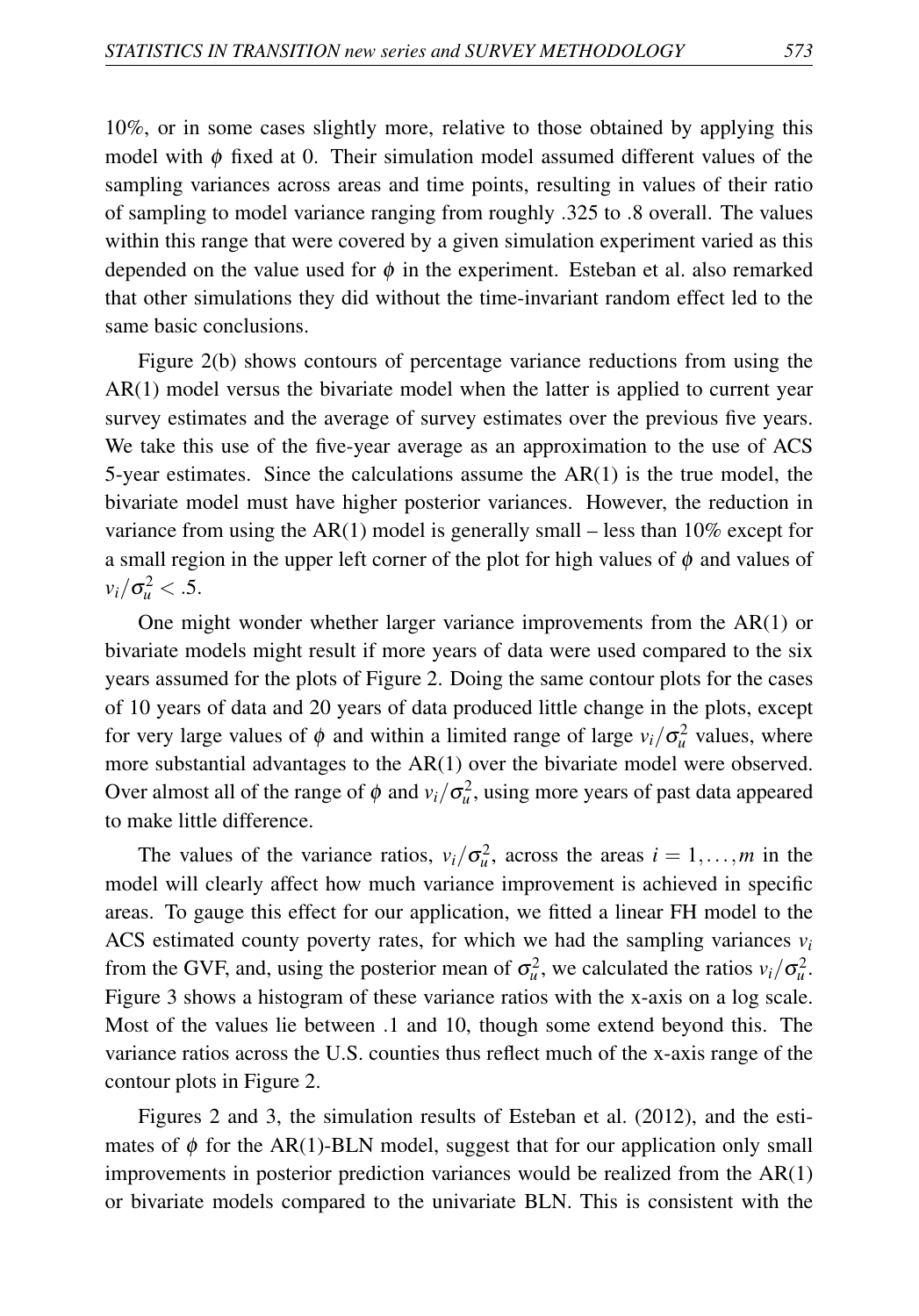

Figure 3: Histogram of the ratios of the sampling variances to the model variance in the FH model for the 2012 U.S. county poverty rates of school-aged children

posterior variance comparisons discussed in Section 3.1. Two other results from these comparisons may still seem surprising. First, the improvements for the bivariate BLN model are somewhat larger than the theoretical calculations for the linear model would suggest. Second, the improvements for the bivariate BLN model are larger than are those for the AR(1) model. While one would expect some limitations on how well calculations for linear FH models with parameters assumed known apply to fitted BLN models, that does not seem to explain these results since we obtained very similar results when we made the same comparisons using the bivariate and AR(1) extensions to the FH model applied to county poverty rates. In this case the bivariate FH model reduced prediction error standard deviations and variances compared to the univariate FH model by, on average, 5% and 9% (compared to 5% and 11% for the bivariate BLN). Corresponding figures for the  $AR(1)$ FH model were 2.7% and 5.2% (compared to 2.3% and 4.6% for the AR(1) BLN). In any case, differences between the comparisons for the BLN models and those for the FH model (both empirical and theoretical results) are not large, and all lead to the main conclusion that, given the value of  $\phi$  for the AR(1) model, modest variance reductions would be achieved by the bivariate or AR(1) models relative to the univariate model.

#### 3.3. Impact of removing model covariates

To illustrate a case where greater improvement would be expected from borrowing information over time, we repeated our empirical analyses after removing the re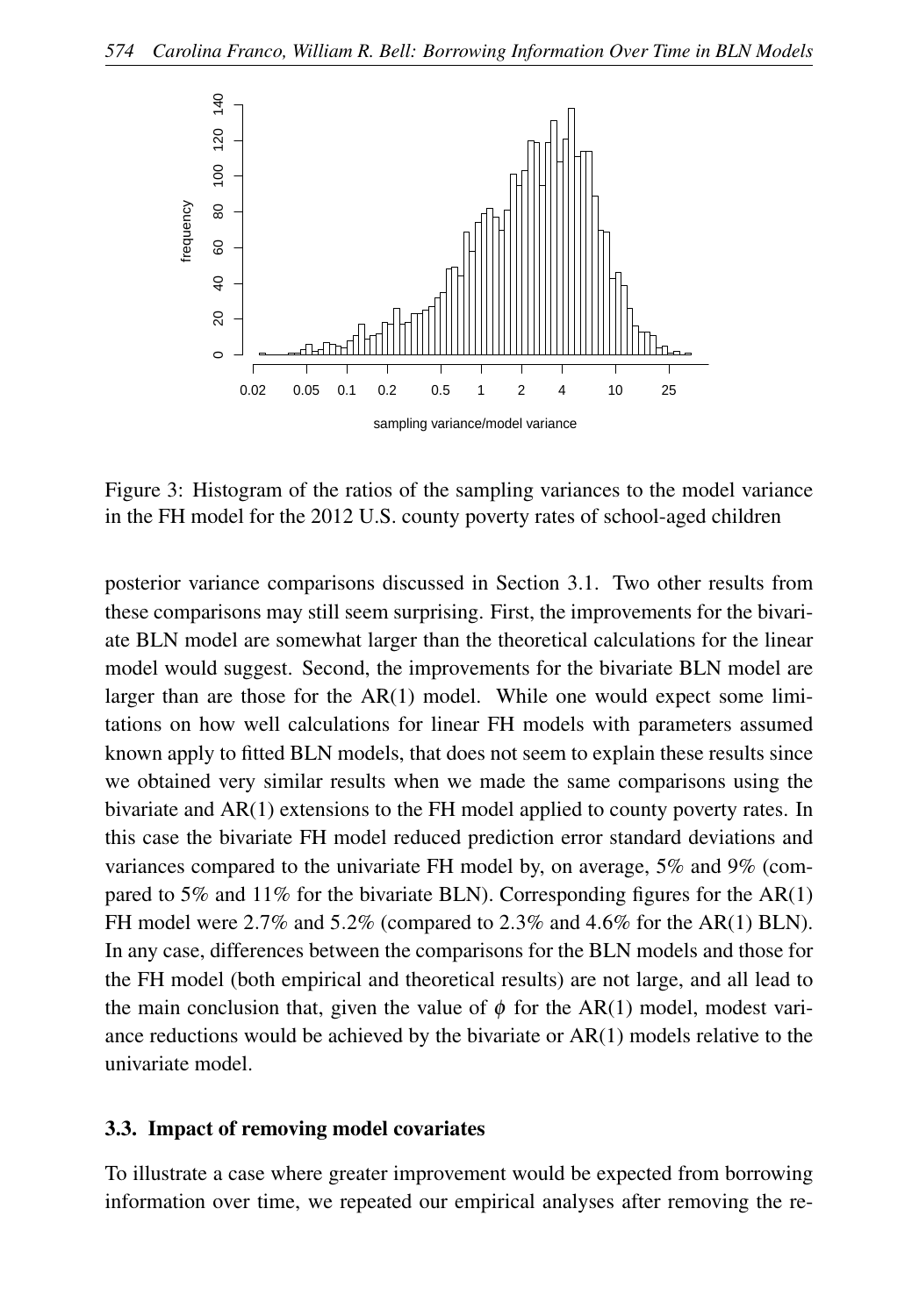gression covariates from the BLN models, leaving only the intercept terms. Without the regressors, the posterior means of  $\rho$  and  $\phi$  skyrocketed to .92 and .94, respectively. We are now in the region of the parameter space where, by Figure 2(a), we would expect to see very substantial reductions in posterior variances from using a bivariate or  $AR(1)$  model rather than a univariate model. For this case, Figure 4 shows substantial differences between both the posterior means and posterior standard deviations of county poverty rates from the univariate and bivariate BLN models. In fact, we now see an average 25% reduction in posterior standard deviations and a 43% reduction in posterior variances from using the bivariate versus the univariate model. The AR(1) and bivariate BLN models performed similarly (results not shown on the plots), with the AR(1) yielding, on average,  $1.3\%$  higher posterior standard deviations compared to the bivariate BLN. The average reductions in standard deviations and variances for both the bivariate and  $AR(1)$  FH models for poverty rates were 26% and 45%.



Figure 4: Comparisons of the posterior means and standard deviations for the 2012 U.S. county poverty rates of school-aged children for the univariate and bivariate BLN models with no regressors

### 3.4. Some model checks

For the linear (FH) model, where  $y_i = (x_i' \beta + u_i) + e_i$ , examination of standardized residuals defined as  $(y_i - x_i'\hat{\beta})/[\widehat{var}(y_i - x_i'\hat{\beta})]^{1/2}$  provides a standard model check. We seek an analog for the BLN model (1)–(2). Since the inverse to (2) is  $p_i =$  $(1 + e^{-(x_i'\beta + u_i)})^{-1}$  and  $E(u_i) = 0$ , it may seem natural to use residuals defined as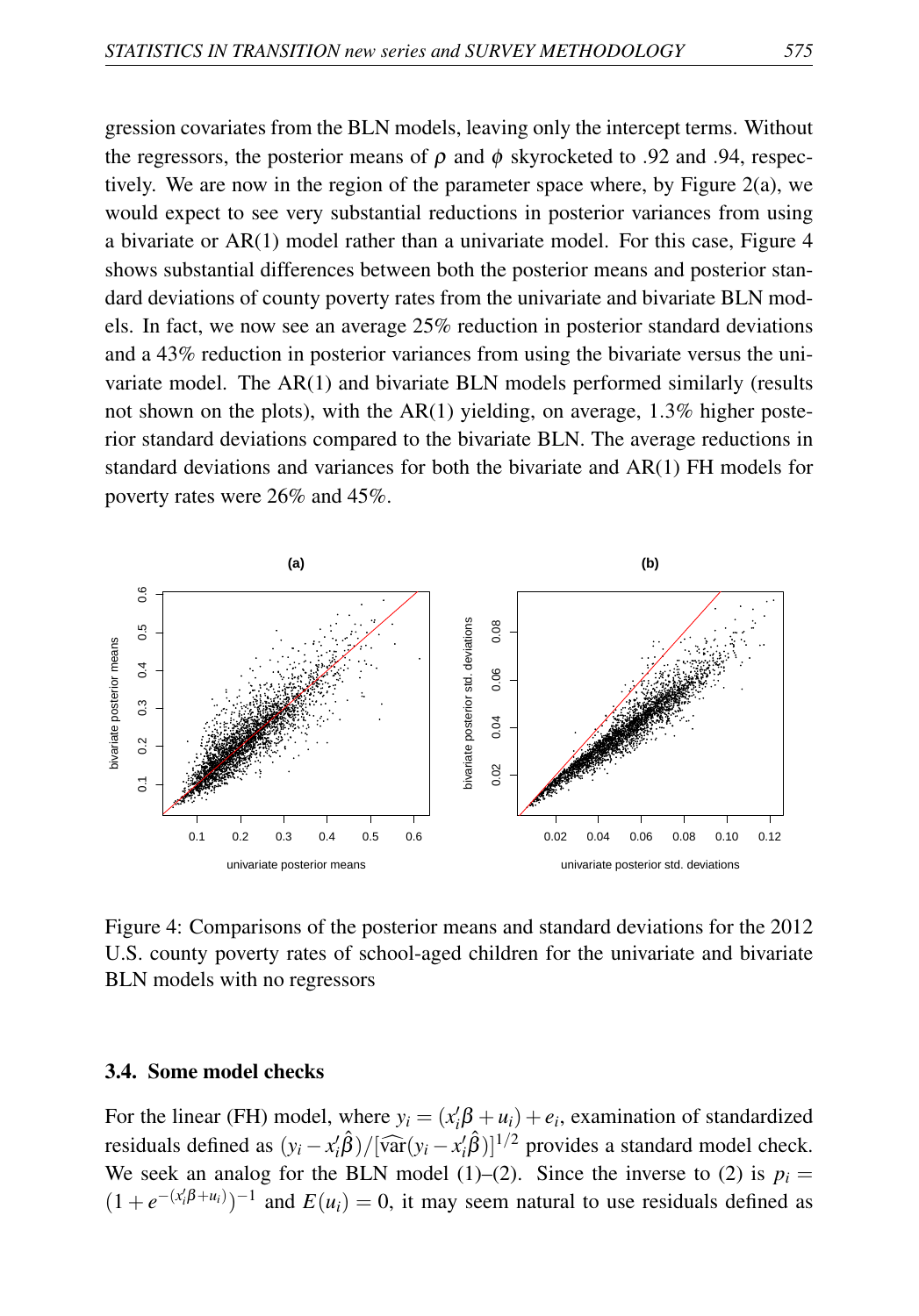$y_i/n_i - \hat{p}_i$  where  $\hat{p}_i = (1 + e^{-x_i/\hat{\beta}})^{-1}$  and  $\hat{\beta}$  is an estimate of  $\beta$ . However, even with β known,  $(1 + e^{-x_i/β})^{-1}$  is not an unbiased estimator of  $E(y_i/n_i)$  due to the nonlinearity of the logistic transformation and the presence of the random effects *u*<sub>*i*</sub>. Instead, we define residuals as  $y_i/n_i - E(y_i)/n_i$  and compute

$$
E(y_i/n_i) = (1/n_i)E_{p_i}[E(y_i|p_i)] = E_{p_i}(p_i) = \int_{-\infty}^{\infty} (1 + e^{-z_i})^{-1} f(z_i) dz_i
$$
 (10)

where  $z_i = \text{logit}(p_i)$ ,  $f(z_i)$  is the  $N(x_i' \beta, \sigma_u^2)$  density, and  $E_{p_i}(\bullet)$  denotes unconditional expectation over the distribution of *p<sup>i</sup>* .

To standardize the residuals we need the unconditional variance

$$
\begin{array}{rcl}\n\text{var}(y_i) & = & E_{p_i}[\text{var}(y_i|p_i)] + \text{var}_{p_i}[E(y_i|p_i)] \\
& = & E_{p_i}[n_i p_i(1-p_i)] + \text{var}_{p_i}[n_i p_i] \\
& = & n_i E_{p_i}[p_i] - n_i E_{p_i}[p_i^2] + n_i^2 \text{var}_{p_i}[p_i].\n\end{array}\n\tag{11}
$$

To compute (11) requires computing  $E_{p_i}[p_i^2]$  which, analogous to (10), is

$$
E_{p_i}[p_i^2] = \int_{-\infty}^{\infty} (1 + e^{-z_i})^{-2} f(z_i) dz_i.
$$
 (12)

Substituting the posterior means of  $\beta$  and  $\sigma_u^2$  into  $f(z_i)$ , both (10) and (12) can readily be computed by numerical integration. We used the "integrate" function in R (R Core Team 2013) for this purpose. We then computed standardized residuals as  $[y_i/n_i - E(p_i)] / [var(y_i)^{1/2}/n_i].$ 

Figure 5 plots such standardized residuals for 2012 from the equation for  $\tilde{y}_{1i}$  of the bivariate BLN given by (4)–(5) against county effective sample sizes  $\tilde{n}_{1i}$ . (We could equally well do this for residuals from the equation for  $\tilde{y}_{2i}$ , but focus here on checking the model for  $\tilde{y}_{1i}$  since our interest lies in predictions of  $p_{1i}$ .) For  $\tilde{n}_{1i}$  "sufficiently large", standard normal distribution inferences (e.g.,  $\pm 2.57$  for a 99% confidence interval, as denoted by the blue dashed lines on the plot) may be appropriate given the approximate normal distribution of the binomial, although precisely how large  $\tilde{n}_{1i}$  must be for this approximation to hold is unclear (Brown, Cai, and DasGupta 2001). In any case, in the plot the bulk of the residuals look reasonably symmetrical, with no systematic biases related to sample size (which is strongly related to population size). There are a number of large positive residuals, though mostly these occur at the smaller effective sample sizes, especially for  $\tilde{n}_i$  of about 30 or less, where the direct estimates are erratic. It may seem odd that there is not a corresponding set of large in magnitude negative residuals. This is due to the fact that  $\tilde{y}_i/\tilde{n}_i \in [0,1]$  while all the predicted  $p_i$  values are less than 0.54. Extreme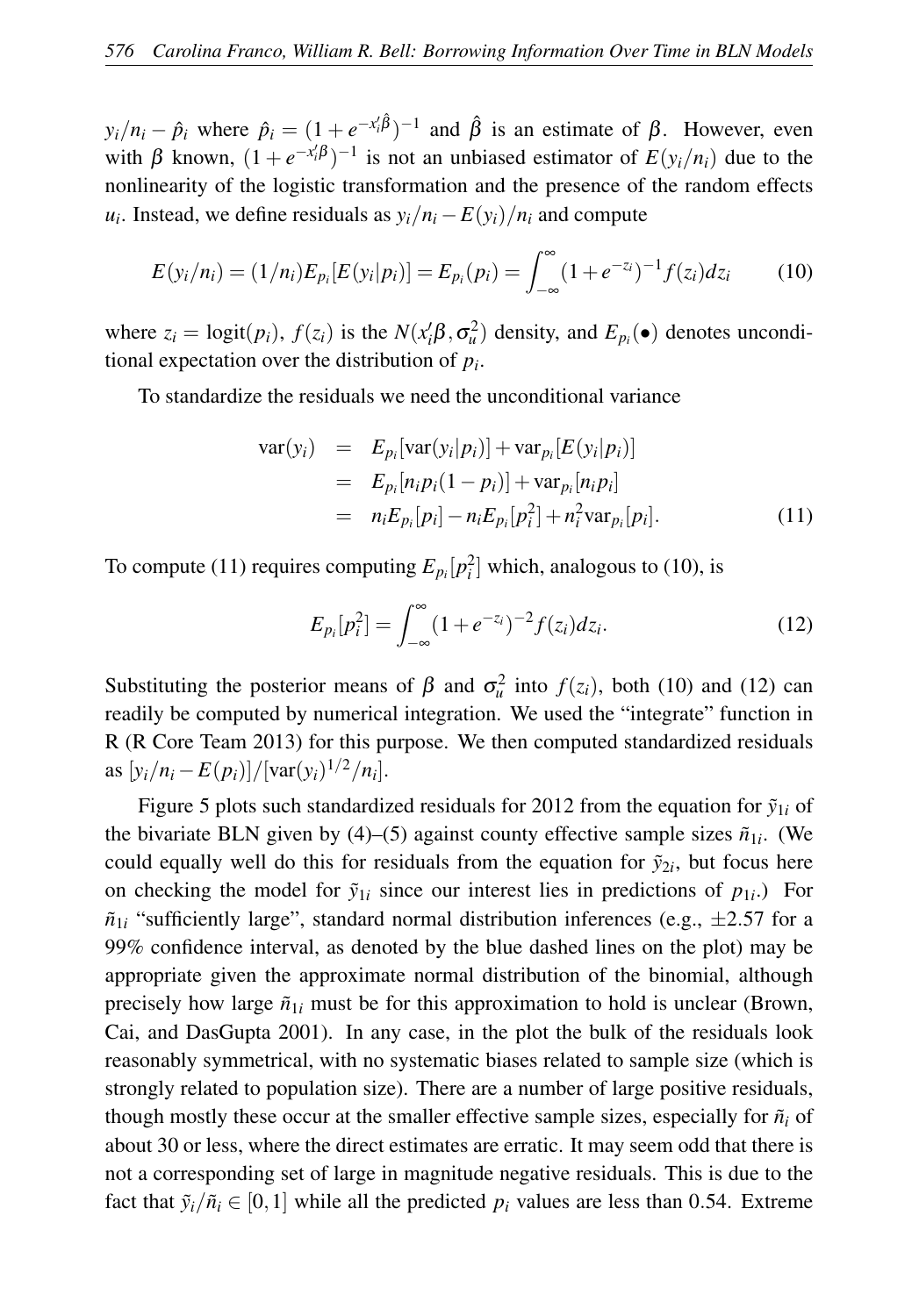

Figure 5: Standardized residuals from the 2012 bivariate BLN model's equation for *y*1*<sup>i</sup>* plotted against county ACS effective sample sizes.

negative residuals are thus unlikely, while extreme positive residuals occur when  $\tilde{y}_i/\tilde{n}_i$  is large, even 1.0, as happens sometimes with small samples.

We also examined a plot (not shown) of the standardized residuals against the predicted  $p_i$  values, which mimics a standard regression diagnostic (plot residuals against fitted values). This plot did not suggest any systematic biases related to the predicted county poverty rates.

Brown et al. (2001) suggest as a "calibration diagnostic" comparing model predictions aggregated to larger areas against corresponding direct survey estimates. In SAIPE production the county model predictions of the number of age 5–17 children in poverty are raked (rescaled) to force agreement with corresponding state estimates obtained from an FH model applied to direct ACS estimates of state poverty rates. For large states substantial weight is given to the direct ACS estimate in the model predictions, and this raking is then similar to raking to the direct estimates. In any case, there is practical interest in how much raking of the county model predictions is required. We examine this here for the bivariate BLN and (unraked) SAIPE production county model predictions derived from the 2012 ACS data.

To explain this in more detail, for the bivariate BLN model we expand our notation slightly to let  $\hat{p}_{ji}$  be the bivariate BLN county model prediction of the age 5–17 poverty rate for county *i* in state *j* (treating the District of Columbia (DC) as both a county and a state in this analysis), and  $N_{ii}$  be the 5–17 population estimate for county *i* obtained from the Census Bureau's population estimates program. (Actually, slight modifications are made of the  $N_{ij}$  to estimate the county "poverty" universes", which exclude a relatively small set of persons for whom poverty status cannot be determined (Bell et al. 2015).) The predicted number of age 5–17 children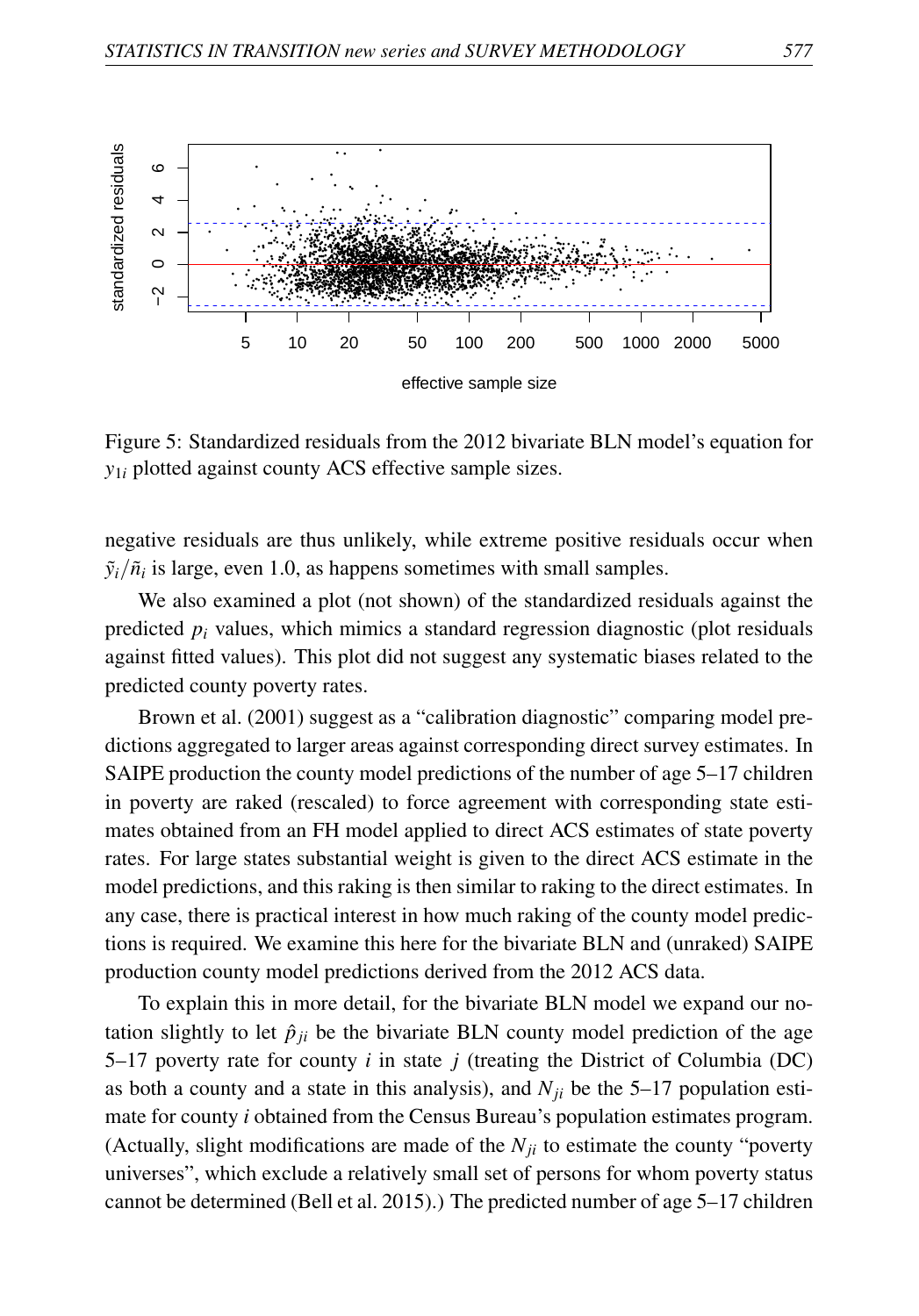in poverty for state *j* implied by its county model predictions is then  $\sum_{i \in j} \hat{p}_{ji} N_{ji}$ . The SAIPE production county model is an FH model for logarithms of the number of children age 5-17 in poverty (Bell et al. 2015). Predictions from this model are transformed to the original (unlogged) scale using a bias adjustment based on properties of the lognormal distribution and accounting for uncertainty due to estimating regression parameters of the model. These predictions are then simply summed across counties to yield state level predictions of the number in poverty.

Figure 6 plots percent differences of the state total estimates of the number of age 5-17 children in poverty from the two county models – bivariate BLN and SAIPE production – compared to the corresponding estimates derived from the SAIPE state model. The percent differences are defined as  $100 \times (1 - SAIPE)$  state model estimate/aggregated county model predictions) so positive values indicate aggregated county model predictions exceeding the state model predictions and negative values indicate aggregated county model predictions lower than the state model predictions. The percent differences are plotted for 50 states, with states sorted by their ACS sample sizes (number of addresses). We dropped Alaska because it contained 5 of the 6 counties omitted from the modeling due to their not being consistently defined for all years of our data, which prevented us from getting an implied state poverty prediction for Alaska from the bivariate BLN model. The other omitted county was in Texas, but it had inconsequential effects on the state total.

Somewhat greater percent differences are to be expected at the left of Figure 6 for the small states where the estimation uncertainty is highest. This tendency is apparent in the plot. Apart from this, if we examine the blue solid dots in the plot, we see that the percent differences for the bivariate BLN model appear to be usually no more than a few percent. The corresponding percent differences for the SAIPE production estimates (red circles) appear to usually exceed those from the bivariate BLN, as well as being generally larger in magnitude. These impressions are reflected by Table 1, which summarizes the distributions of the percent differences.

| county model min $1^{st}$ quartile median mean $3^{rd}$ quartile max |  |             |      |     |      |
|----------------------------------------------------------------------|--|-------------|------|-----|------|
| Bivariate BLN $ -6.3 -1.2 $                                          |  | $-.5 \t-.3$ |      |     |      |
| SAIPE production $ -4.3$ .2                                          |  | 2.2         | -1.8 | 4.5 | 11.6 |

Table 1: Distribution (omitting Alaska – see text) of percent differences between the state aggregates of county model predictions of 5–17 in poverty from the bivariate BLN and SAIPE production models compared to the SAIPE state model estimates for 2012.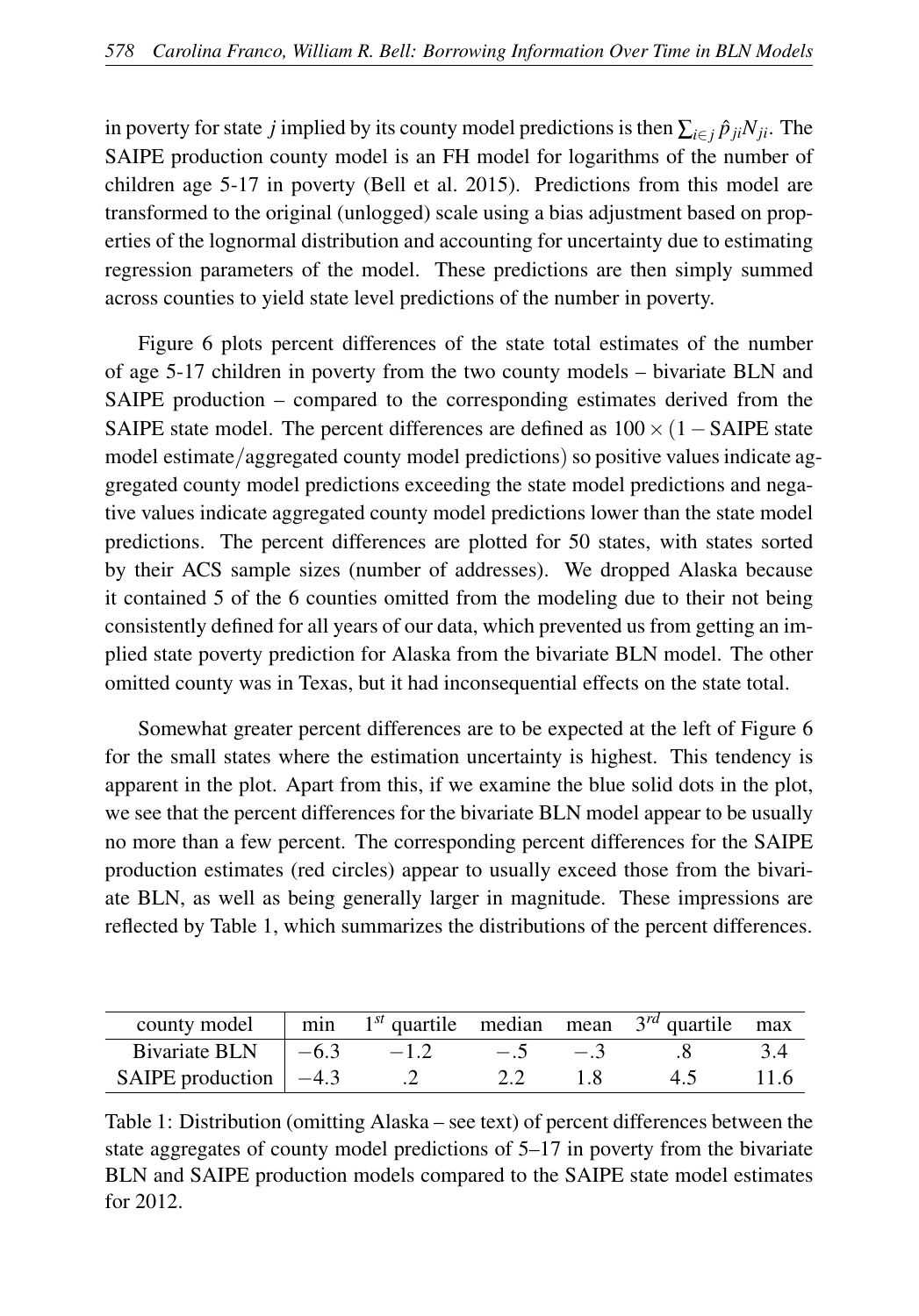

Figure 6: Percent differences between aggregated county model predictions of 2012 state total numbers of age 5–17 children in poverty and corresponding SAIPE state estimates. Red circles = SAIPE production model (unraked predictions); blue solid dots = bivariate BLN model.

Ideally we should take account of statistical uncertainty in the state level percent differences, but this is complicated, particularly for the bivariate BLN, by the dependence between the state and county model predictions due to both coming from models fitted to ACS data. As a conservative indication, 90% prediction intervals for the SAIPE state model predictions, expressed in multiplicative percentage terms, range from lows of around  $\pm 1.7\%$  for the largest states (California and Texas) to highs of about  $\pm 11\%$  to  $\pm 13\%$  for some of the smallest (Wyoming, New Hampshire, and DC). These figures should overstate the uncertainty in the percent differences since we would expect positive dependence between the state and county model predictions.

### 4. Conclusions

Several conclusions stand out from the empirical and theoretical results presented in this paper. A general conclusion is that to achieve substantial variance reductions by jointly modeling current and past data requires fairly high levels of dependence over time in the random effects (model errors) of small area models. With modest levels of dependence, variance reductions from including past data are likely to be limited. A conclusion specific to the empirical example on modeling ACS poverty estimates is that the regression covariates used in the models do a good job explaining variation in poverty across counties and over time, leaving residuals with modest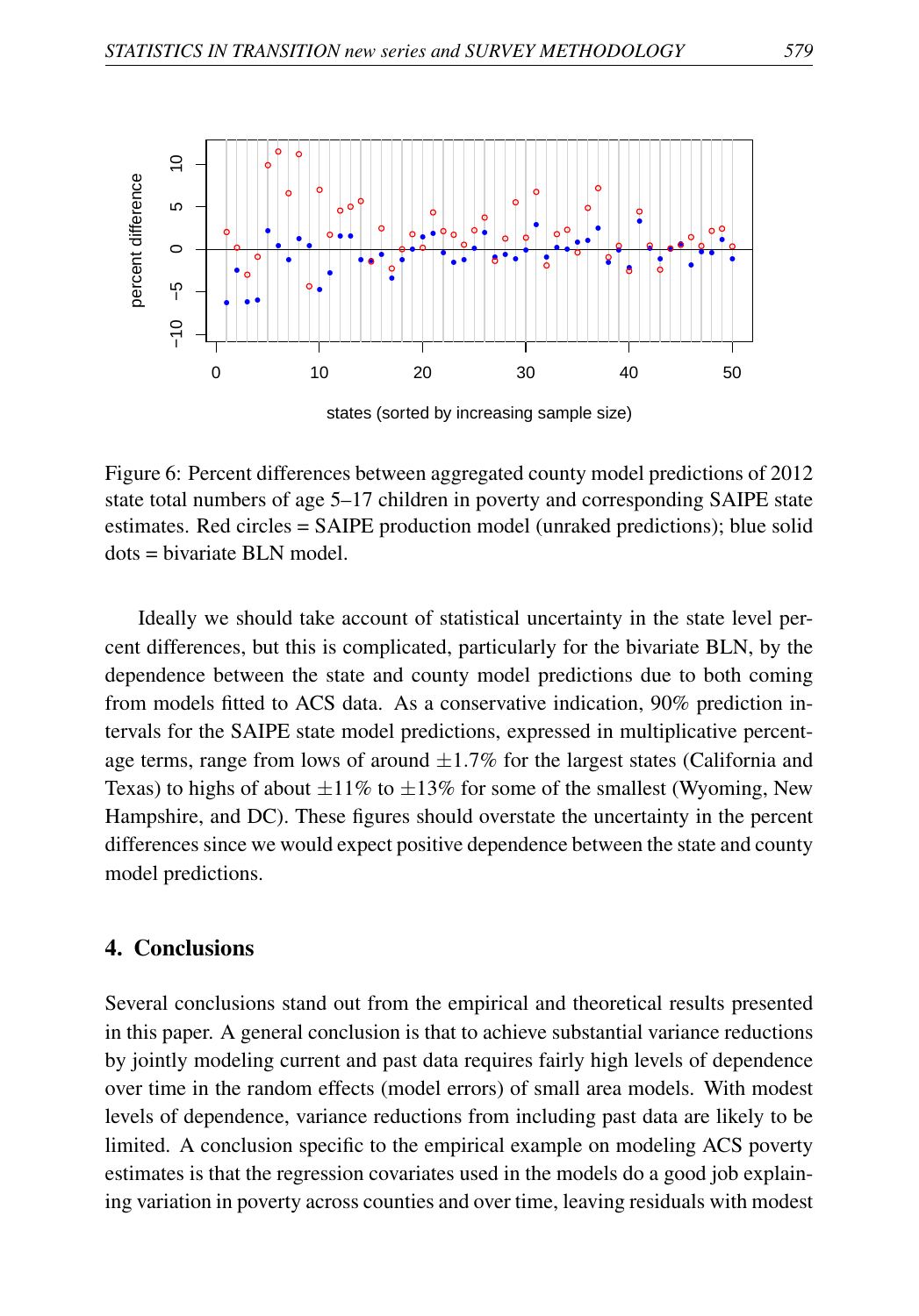levels of dependence. Without these covariates in the models, the dependence over time in the model errors is strong, and borrowing information from past data then substantially reduces posterior (prediction error) variances.

A second general conclusion is that a bivariate model for the current year's estimate and the average of the estimates for some number of immediately preceding years may do about as well as an AR(1) model in borrowing information from past data for small area predictions. In fact, in the example bivariate models did slightly better than the corresponding AR(1) models. Additional comparisons could be made to models with more general dependence structures, such as a higher order AR model or a general  $6 \times 6$  covariance matrix. While we intend to pursue this, we are confident that this will not alter the main conclusions expressed in the preceding paragraph. We also conjecture that bivariate models may do reasonably well in comparisons to other time series models with stationary autocorrelations, such as higher order AR models. It seems less clear whether this will be the case for models with nonstationary dependence, such as random walks. Consideration of the bivariate model is natural for the SAIPE application given that the ACS annually produces 5-year estimates for all U.S. counties and other small areas, and these 5-year pooled sample estimates can be thought of as similar to 5-year averages of 1-year estimates. While the bivariate model may seem less natural in other applications, it could be considered as a somewhat simpler alternative to using a time series model.

# Appendix: Calculating Prediction MSEs for the Bivariate and FH-AR(1) Models

For extending the linear FH model to bivariate and  $AR(1)$  versions, let  $y_{it}$  be the direct survey estimate for area *i* and time  $t = 1, \ldots, T$  of population characteristic  $Y_{it}$ , so  $y_{it} = Y_{it} + e_{it}$  where  $e_{it}$  is the sampling error. For simplicity we assume the model parameters are known (first order approximation) and also assume normality, so that the best linear predictor (BLP) is the conditional expectation and the prediction MSE is the conditional variance. With parameters assumed known we need not explicitly consider the regression mean for  $E(Y_{it})$ , as this does not affect the conditional variances, which are our focus here. Also, since the FH model assumes independence over areas *i*, the BLP for area *i* then uses data for only that area, so we simplify the notation by dropping the subscript *i*. We further simplify by assuming that  $var(Y_t) = var(u_t) = \sigma_u^2$  and  $var(e_t) = v$  are constant over time. Within this simplified setup, we seek MSEs for the bivariate and FH-AR(1) predictors of  $Y_T$ , the most recent true population quantity, given data  $\mathbf{y} = [y_1, \dots, y_T]$ .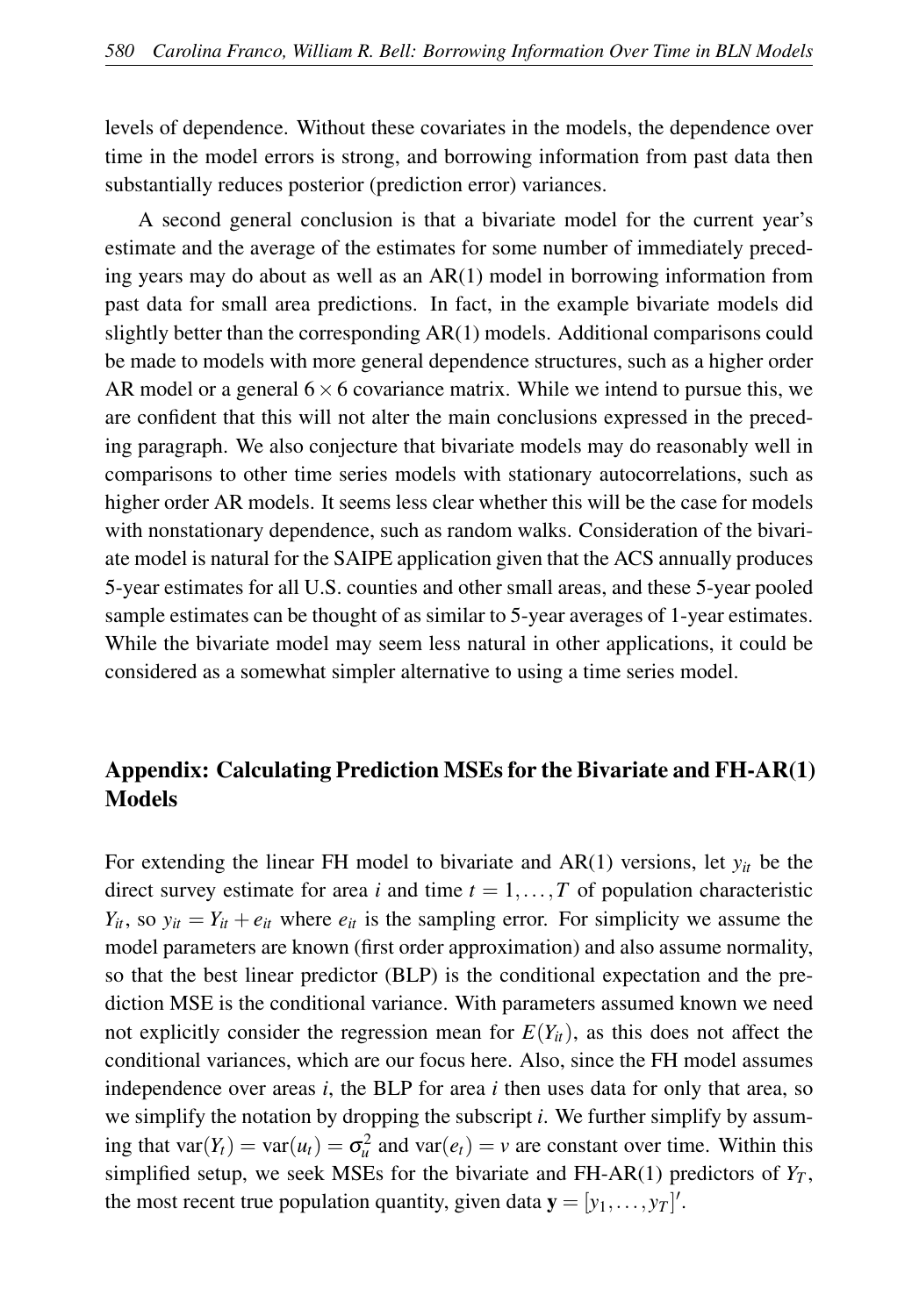Let  $z = Ay = AY + Ae$  where *A* is a  $k \times T$  matrix of the form

$$
A = \begin{bmatrix} A_{11} & \mathbf{0} \\ \mathbf{0}' & 1 \end{bmatrix} \Rightarrow \mathbf{z} = \begin{bmatrix} A_{11}\mathbf{y}_1 \\ y_T \end{bmatrix}
$$
(13)

where  $y_1 = [y_1, \ldots, y_{T-1}]'$  and 0 is a  $(k-1) \times 1$  vector of zeroes. For the FH-AR(1) model  $k = T$  and  $A_{11} = I_{T-1}$ , while for the bivariate model  $k = 2$  and  $A_{11} =$  $(T-1)^{-1}[1,\ldots,1]$ . Letting  $\Sigma_e \equiv \text{var}(\mathbf{e})$ , and similarly defining  $\Sigma_u$ ,  $\Sigma_y$ , and  $\Sigma_z$ , we have  $\Sigma_y = \Sigma_u + \Sigma_e$ ,  $\Sigma_z = A\Sigma_y A'$ , and  $cov(\mathbf{e}, \mathbf{z}) = \Sigma_e A'$ . From standard results on conditional variance in a multivariate normal distribution, and since predicting e is equivalent to predicting  $Y$ , then

$$
var(\mathbf{Y}|\mathbf{z}) \equiv var(\mathbf{e}|\mathbf{z}) = \Sigma_e - \Sigma_e A' (A\Sigma_y A')^{-1} A\Sigma_e.
$$

We are assuming  $\Sigma_e = vI$ , and we write  $\Sigma_u = \sigma_u^2 R$ , where *R* is the  $T \times T$  correlation matrix of **Y**. Then  $\Sigma_y = \sigma_u^2(\lambda I + R)$  where  $\lambda = v/\sigma_u^2$  is the noise-to-signal ratio. Thus,

$$
\begin{array}{rcl}\n\text{var}(\mathbf{e}|\mathbf{z}) & = & vI - vA'[\sigma_u^2 A(\lambda I + R)A']^{-1}Av \\
& = & v\{I - \lambda A'[A(\lambda I + R)A']^{-1}A\}.\n\end{array}
$$

Let  $\Omega \equiv [\omega_{j\ell}] = [A(\lambda I + R)A']^{-1}$ . We are interested in the  $(T, T)$ th element of  $var(\mathbf{e}|\mathbf{z})$ , which is

$$
\text{var}(Y_T|\mathbf{z}) \equiv \text{var}(e_T|\mathbf{z}) = \nu \left\{ 1 - \lambda [\mathbf{0}', 1] A' \Omega A \begin{bmatrix} \mathbf{0} \\ 1 \end{bmatrix} \right\}.
$$

From the definition of *A* in equation (13),  $[0', 1]A' = [0', 1]$ , so that this reduces to

$$
var(Y_T|\mathbf{z}) = v(1 - \lambda \omega_{TT})
$$
\n(14)

where  $\omega_{TT}$  is the  $(T, T)$ th element of  $\Omega$ . The expression (14) is easily computed given *v*,  $\sigma_u^2$ , and *R*. For our comparisons, *R* is the AR(1) correlation matrix given in equation (9), which is determined solely by φ. Hence,  $\Omega$  is determined by  $\lambda$  and φ. Note that for the bivariate model, *A* is  $2 \times T$  and  $\Omega$  is then a  $2 \times 2$  matrix.

The prediction MSE of the univariate FH model is  $var(Y_T | y_T) = \sigma_u^2 v / (\sigma_u^2 + v)$ (Rao and Molina 2015, eq. (6.1.8)). The percent reduction in prediction MSE from the FH-AR $(1)$  or bivariate models relative to the univariate FH model is thus 100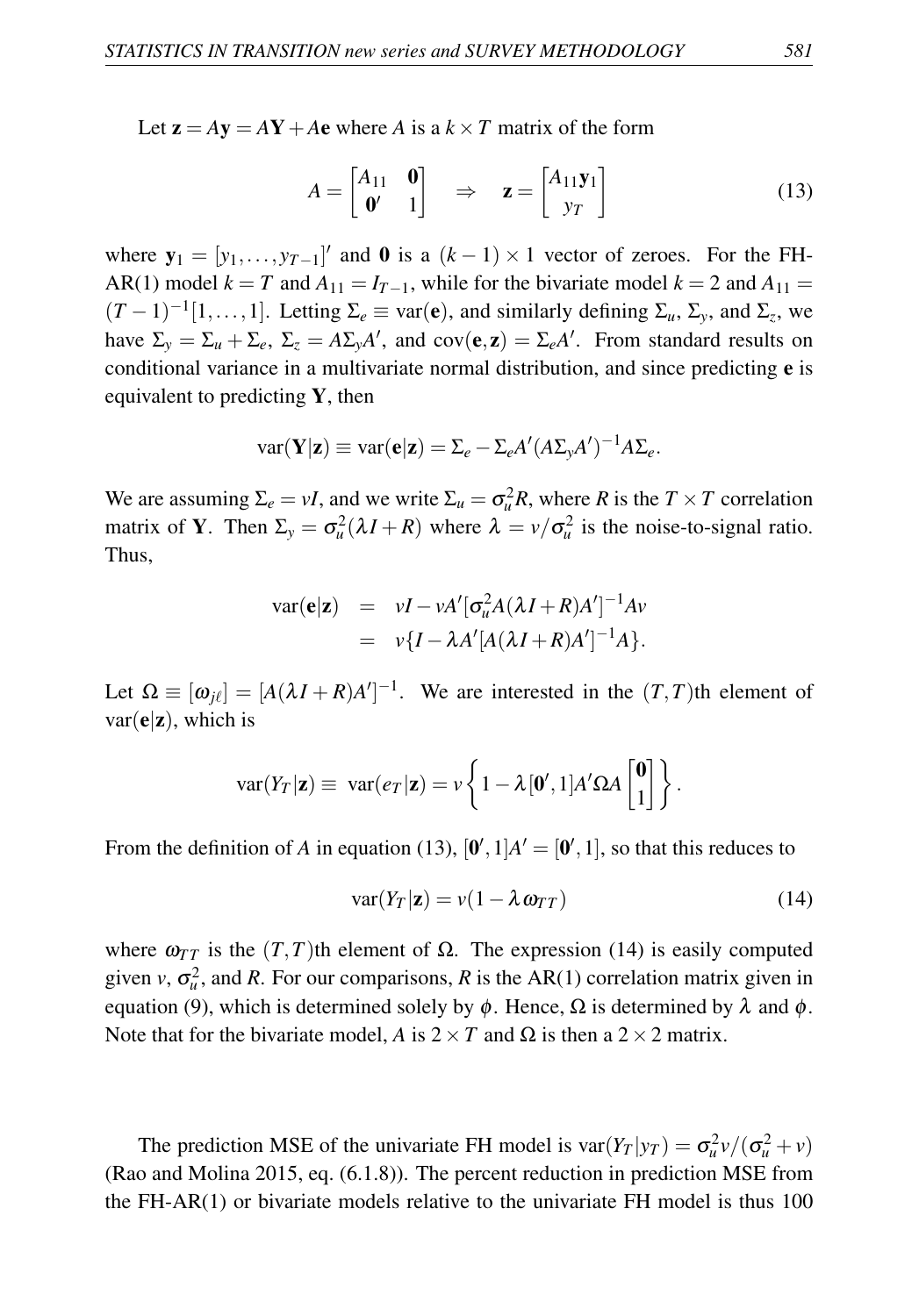times

$$
1 - \frac{\text{var}(Y_T|\mathbf{z})}{\text{var}(Y_T|\mathbf{y}_T)} = 1 - \frac{\sigma_u^2 + \nu}{\sigma_u^2 \nu} \nu (1 - \lambda \omega_{TT})
$$
  
= 1 - (1 + \lambda)(1 - \lambda \omega\_{TT}).

This expression depends on only  $\lambda$  and  $\phi$ .

## Acknowledgements

We thank Roderick Little, Hal Stern, and Alan Zaslavsky who, in a 2007 review of SAIPE models, suggested investigation of binomial models using effective sample sizes for modeling ACS poverty estimates.

## Disclaimer

This report is released to inform interested parties of research and to encourage discussion. The views expressed on statistical, methodological, technical, or operational issues are those of the authors and not necessarily those of the U.S. Census Bureau.

#### REFERENCES

- BELL, W. R., BASEL, W. W., CRUSE, C., DALZELL, L., MAPLES, J. J., O'HARA, B., POWERS, D. (2007). Use of ACS Data to Produce SAIPE Model-Based Estimates of Poverty for Counties. SAIPE technical report, U.S. Census Bureau, URL http://www.census.gov/did/www/saipe/publications/files/report.pdf.
- BELL, W. R., BASEL, W. W., MAPLES, J. J., (2015). An Overview of the U.S. Census Bureau's Small Area Income and Poverty Estimates (SAIPE) Program. In *Analysis of Poverty Data by Small Area Methods*, Monica Pratesi (ed.), London: Wiley, to appear.
- BOX, G. E. P., JENKINS, G. M. (1970). *Time Series Analysis: Forecasting and Control*, San Francisco: Holden Day.
- BROWN, L. D., CAI, T. T., DASGUPTA, A., (2001). Interval Estimation for a Binomial Proportion, *Statistical Science*, 16, 101-133.
- BROWN, G., CHAMBERS, R., HEADY, P., HEASMAN, D. (2001). Evaluation of Small Area Estimation Methods – An Application to Unemployment Estimates from the UK LFS. In *Proceedings of the Statistics Canada Symposium 2001, Achieving Data Quality in a Statistical Agency: A Methodological Perspective*.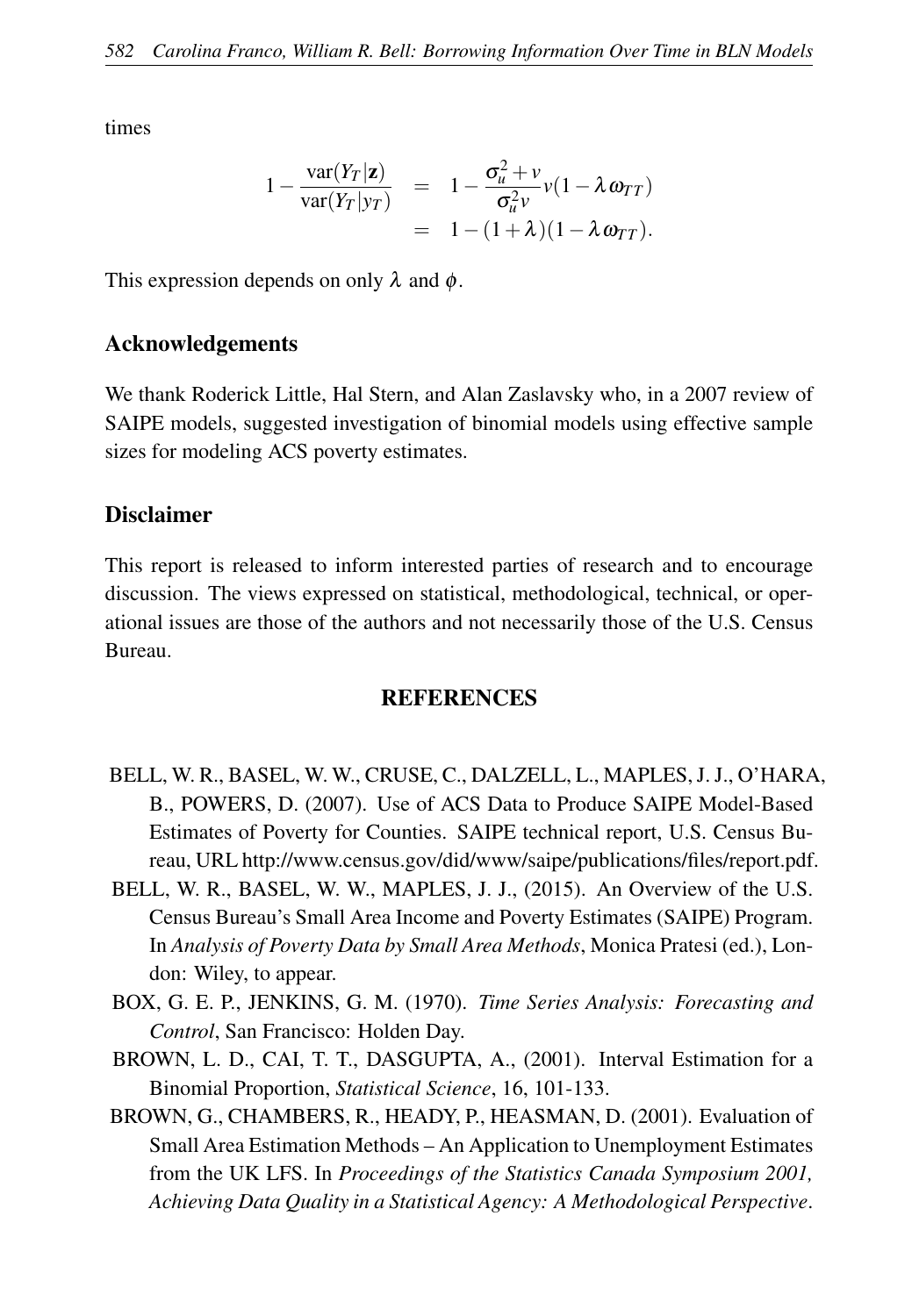- DATTA, G. S., LAHIRI, P., MAITI, T., LU, K. L. (1999). Hierarchical Bayes Estimation of Unemployment Rates for the States of the U.S. *Journal of the American Statistical Association*, 94, 1074-1082.
- ESTEBAN, M. D., MORALES, D., PEREZ, A., SANTAMARIA, L., (2012). Small Area Estimation of Poverty Proportions Under Area-Level Time Models. *Computational Statistics and Data Analysis*, 56, 2840-2855.
- FAY, R. E., HERRIOT, R. A. (1979). Estimation of Income for Small Places: An Application of James-Stein Procedures to Census Data. *Journal of the American Statistical Association*, 74, 269–77.
- FRANCO, C., BELL, W. R. (2013). Applying Bivariate Binomial/Logit Normal Models to Small Area Estimation. *Proceedings of the American Statistical Association, Section on Survey Research Methods*, 690–702, URL http: //www.amstat.org/sections/srms/Proceedings/.
- GHOSH, M., NATARAJAN, K., STROUD, T.W.F., CARLIN, B.P. (1998). Generalized Linear Models for Small Area Estimation. *Journal of the American Statistical Association*, 93, 273–282.
- GHOSH, M., NANGIA, N., KIM, D. H. (1996). Estimation of Median Income of Four-Person Families: A Bayesian Time Series Approach. *Journal of the American Statistical Association*, 91, 1423-1431.
- HAWALA, S., LAHIRI, P. (2012). Hierarchical Bayes Estimation of Poverty Rates. *Proceedings of the American Statistical Association, Survey Research Methods Section*, 3410–3424, URL http://www.census.gov/did/www/saipe/publications /files/hawalalahirishpl2012.pdf.
- HUANG, E. T., BELL, W. R. (2012). An Empirical Study on Using Previous American Community Survey Data Versus Census 2000 Data in SAIPE Models for Poverty Estimates. Research Report Number RRS2012–4, Center for Statistical Research and Methodology, U.S. Census Bureau, URL http://www.census. gov/srd/papers/pdf/rrs2012–04.pdf.
- LIU, B. M., LAHIRI, P., KALTON, G. (2007). Hierarchical Bayes Modeling of Survey Weighted Small Area Proportions. *Proceedings of the American Statistical Association*, Survey Research Section, 3181–3186.
- PLUMMER, M. (2010). JAGS Just Another Gibbs Sampler (JAGS 2.1.0., May 12, 2010). URL https://sourceforge.net/projects/mcmc-jags.
- PRATESI, M., GIUSTI, C., MARCHETTI, S., SALVATI, N., TZAVIDIS, N., MOLINA, I., DURBÁN, M., GRANÉ, A., MARÍN, J. M., VEIGA, M. H., MORALES, D., ESTEBAN, M.D., SANCHEZ, A., SANTAMARÍA, L., ´ MARHUENDA, Y., PÉREZ, A., PAGLIARELLA, M. C., RAO, J. N. K., FERRETTI, C. (2010). Small Area Estimation of Poverty and Inequality Indi-